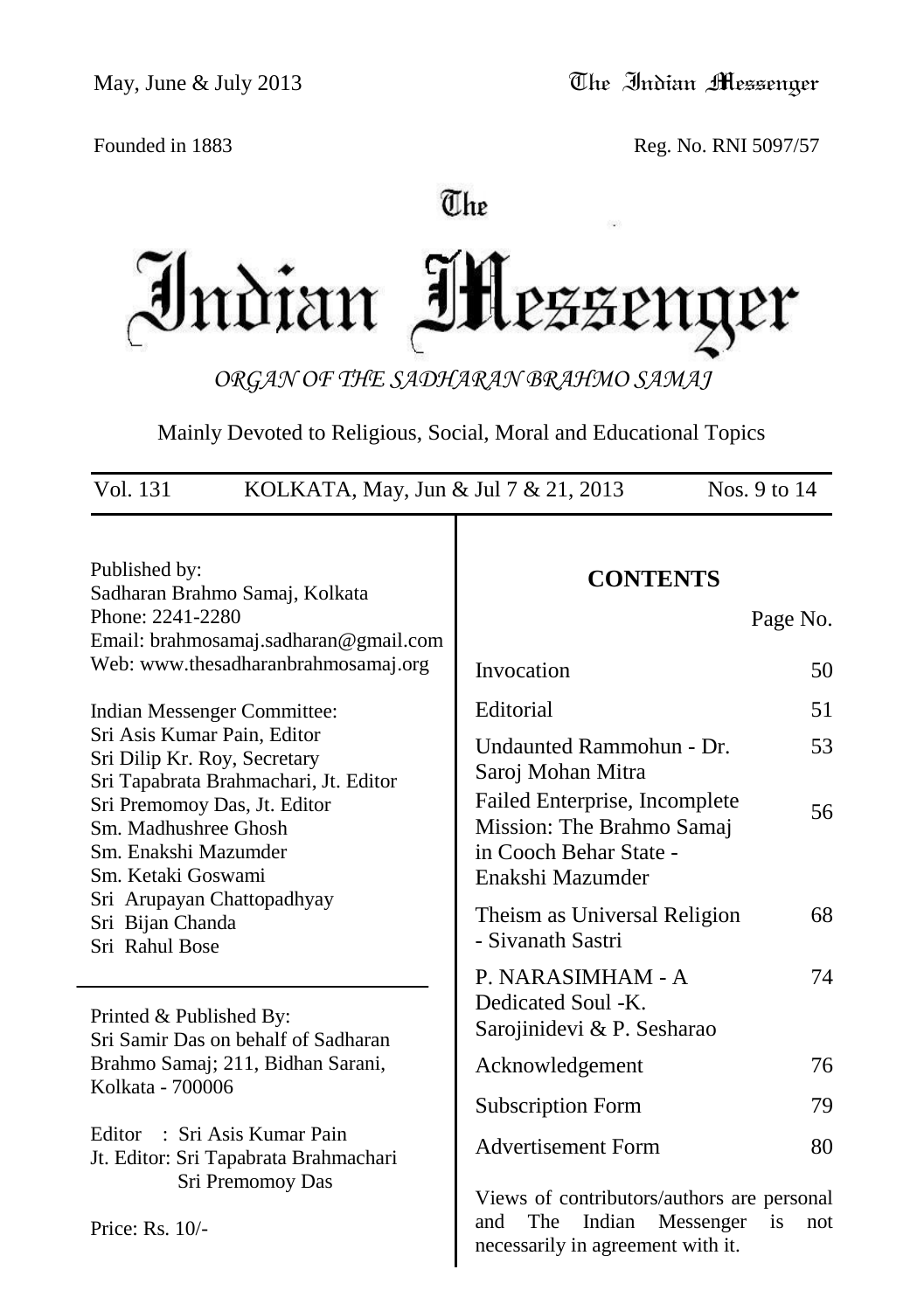# **INVOCATION**

If thou wouldst attain to thy highest, go look Upon a flower; what that does willessly, that do thou willingly

*- Schiller*

\* \* \* \* \*

Let us be silent, that we may hear the whisper of God.

..

*- Emerson*

\* \* \* \* \*

All that is true, all that is seemly, all that is just, all that is pure, all that is lovable, all that is winning – whatever is virtuous or praiseworthy - let such things fill your thoughts.

*- Phillipians 4:8*

\* \* \* \* \*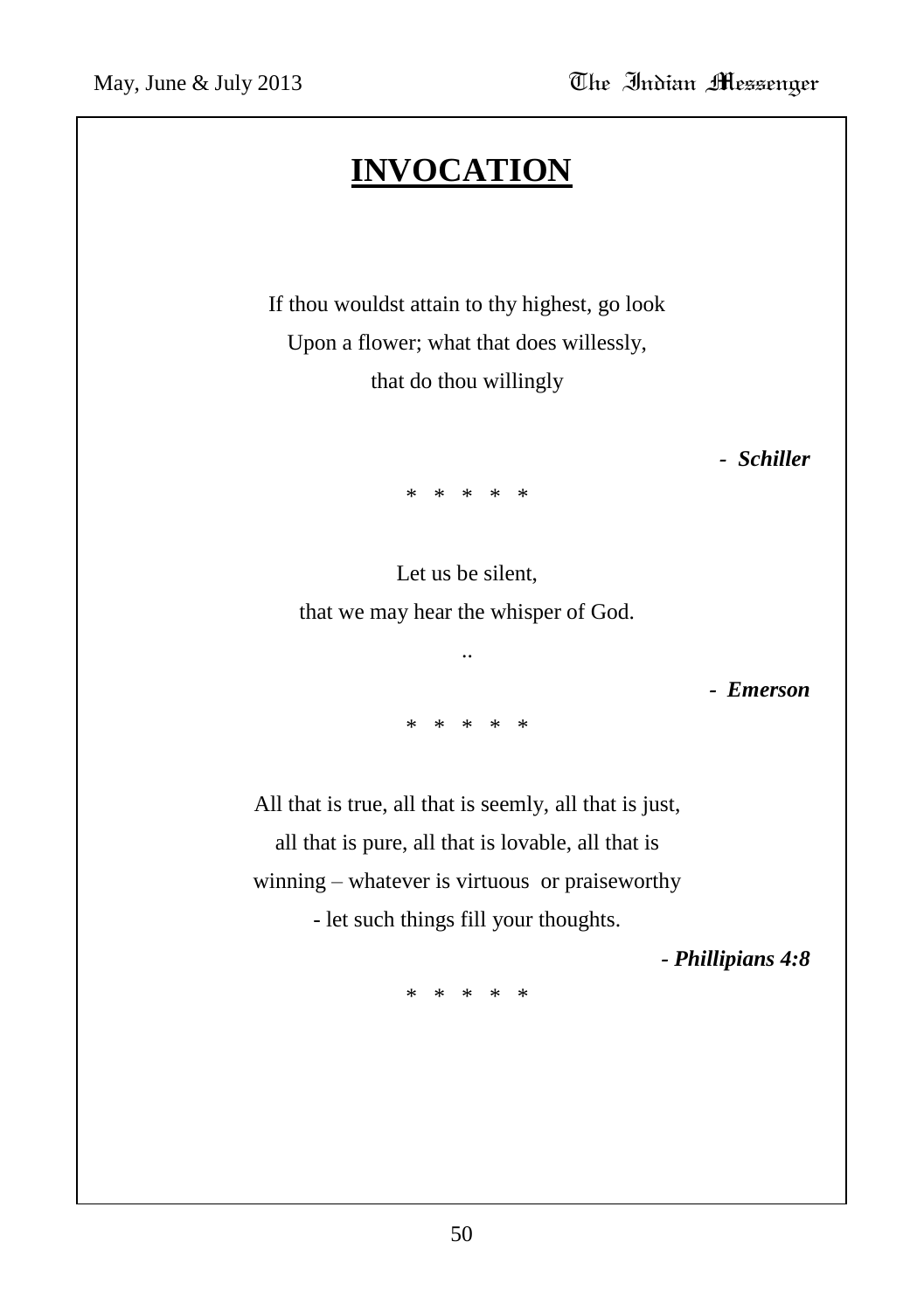## **Editorial**

The path of any human endeavour is never smooth or straight. It is all the more true for any spiritual or social activity. The journey of The Indian Messenger, the English mouthpiece of Sadharan Brahmo Samaj is no exception. Since its inception 130 years back it had its pitfalls. It stumbled, fell on its face and again recovered. The Messenger moves on. These words are being said not as an apology. Let us recall the words of Upanishad about spiritual path. It is perilous and as sharp as a razor"s edge. But the traveller does not give up. So does our Indian Messenger.

We are coming out with the issue covering a period of three months- May, June and July,"13.These months are marked by more than one event which the Samaj observes every year. The 25th of Baisakh was observed with prayers and devotional songs of Tagore on 9th May with due reverence and solemnity. It was followed by the memorable occasion of Rammohun's birth anniversary starting with floral tributes and prayer and song in front of the statue of Rajah in Maidan followed by 'Upasana ' in the Samaj Mandir. This year's birth anniversary was particularly memorable. In the evening a documentary film on Rammohun was screened in the library hall of the Samaj. The film was directed by the famous director Gautam Ghosh. It was an unforgettable spiritual journey for the viewers. The director, though not a Brahmo himself, highlighted the life and teachings of the great spiritual leader in a brief span with rare clarity, insight and reverence. It is never to be forgotten. Earlier in the month of May (2nd Jaisthe) the foundation day of Sadharan Brahmo Samaj was celebrated with due warmth and sobriety. Floral decoration and illumination of the Samaj building in the evening followed by prayer and devotional songs gladdened the hearts of the devotees. Besides the above, the Samaj carried out its usual social and spiritual activities during these three months.

Before we end we may draw the attention of our readers and admirers of this journey to some disturbing traits of events those are taking place around us. Brahmo Samaj specially Sadharan Brahmo Samaj, always abhor any kind of exploitation, humiliation or oppression based on religion, caste or creed. It makes no distinction between men and women and ensures equal freedom and dignity for both. Any contrary social behaviour or distortion is an anathema to the Samaj.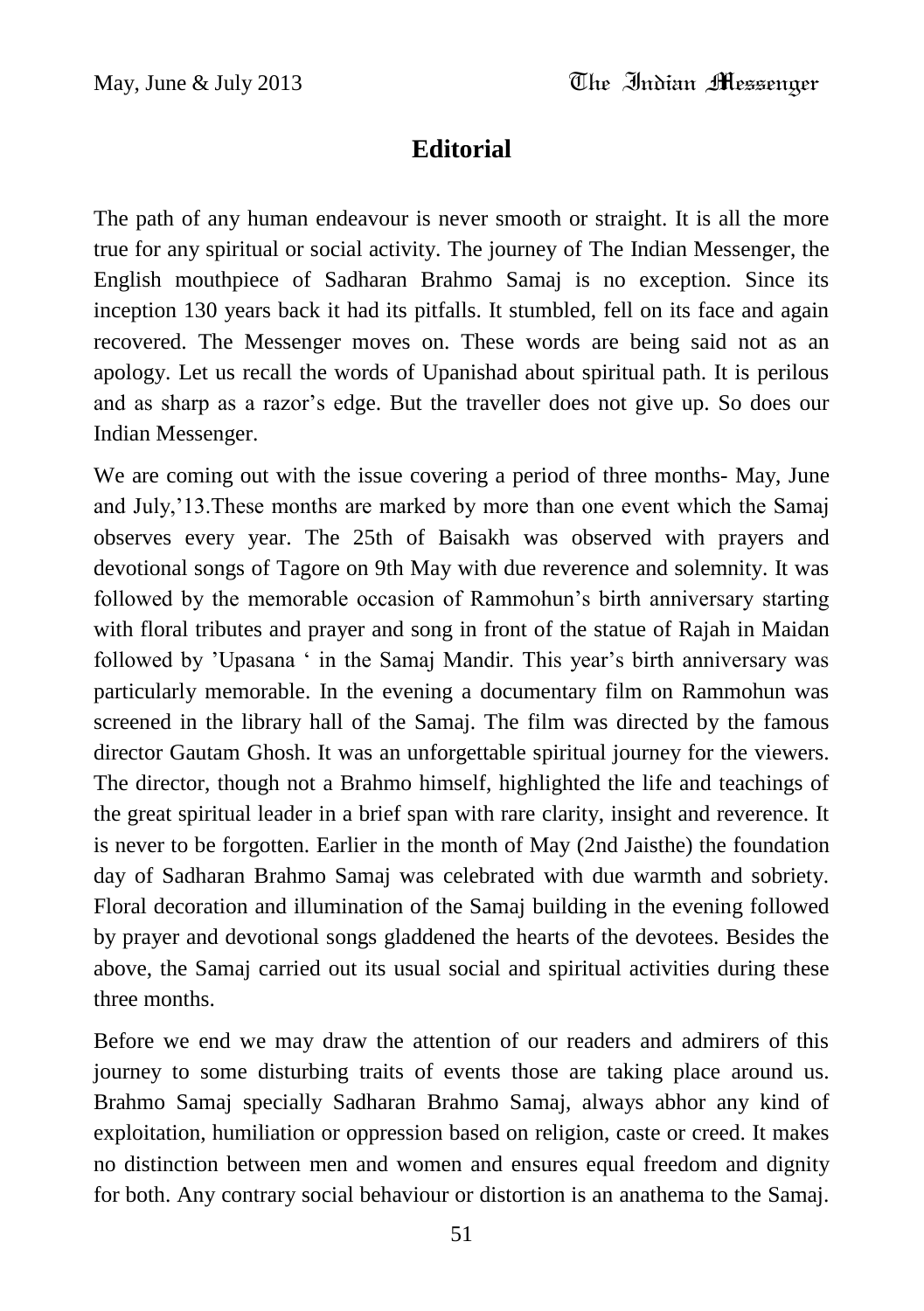The depressing events taking place around us make us sit up and recall the above ideas and spread the above message anew.

Let us end with the immortal lines of Cardinal Newman

"Lead kindly light

amidst the encircling gloom,

The night is dark and I am

far from home

Lead thou me on"

## **An Appeal**

The Sadharan Brahmo Samaj mandir is situated in an area of the city which is notorious for waterlogging. In the 135 years of its life the structure of the Mandir had to fight against this yearly hazard, suffering damages to its foundation and flooring. As most members visit the Mandir in January the damage to the plinth and the flooring escapes their notice.

It is urgently necessary to relay the flooring and strengthen the structure of the Mandir building. The estimate made by an engineer for the necessary work has come to 6 Lakhs.

We appeal to all Brahmo friends and well wishers to contribute liberally so that this necessary work may be taken up as early as possible.

| Samita Das | Kum Kum Banerjee      | Samir Das |
|------------|-----------------------|-----------|
| Secretary  | President             | Treasurer |
|            | Sadharan Brahmo Samaj |           |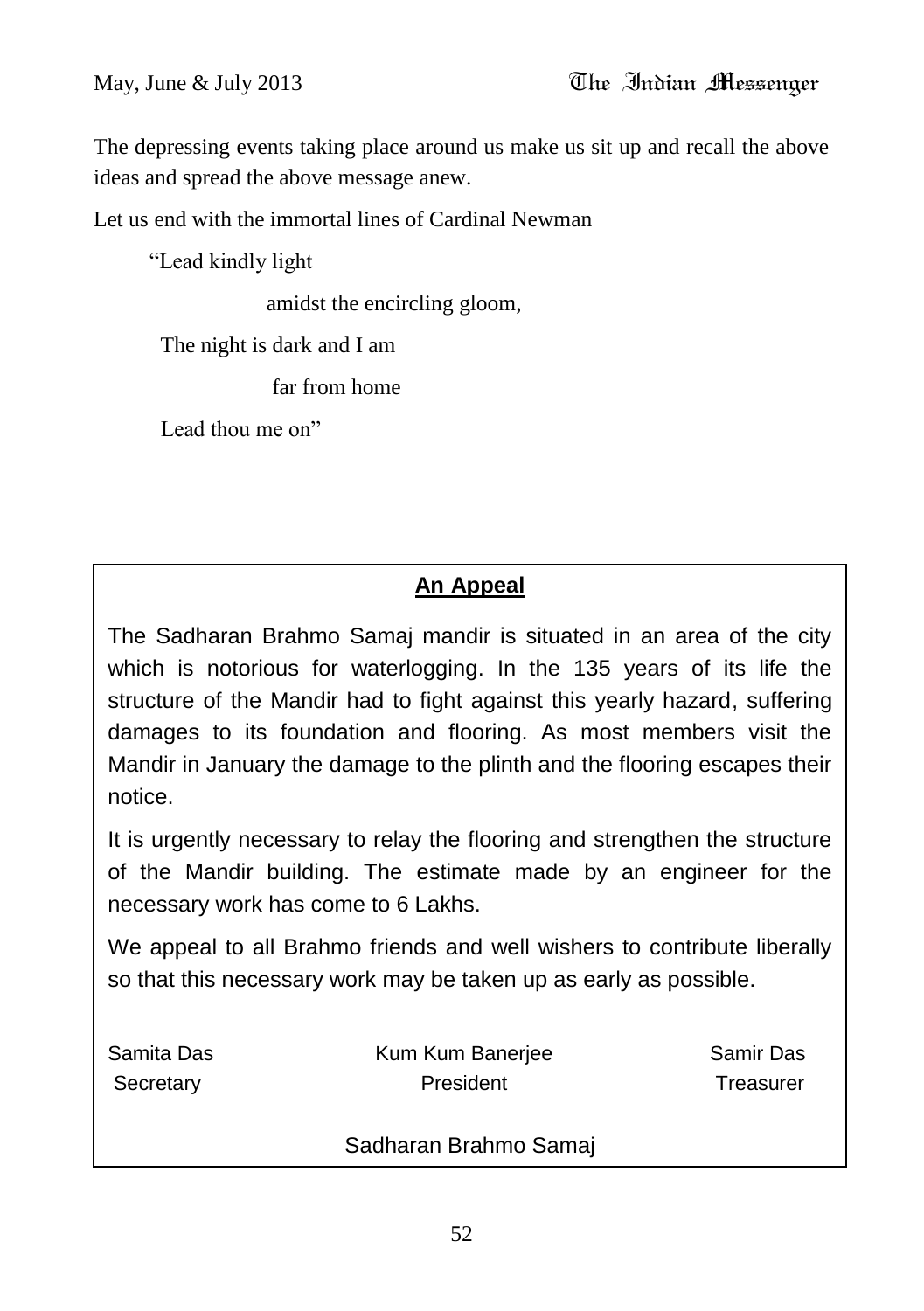## **Undaunted Rammohun**

Dr. Saroj Mohan Mitra

Rammohun wished for a long time to visit France. He greatly enjoyed the liberal ideas of French thinkers. He went ahead to salute the French tricolour at Cape of Good-Hope even with a broken leg. The French citizens also had great respect for the genius and humanity of this man from the East. Rammohun deeply rejoiced the termination of the despotic "Bourgeois" authority in France. That is why he made preparations for a visit to that country immediately on his arrival to England. He became active for this visit towards the end of 1831 but he was told that he would require a passport for his visit of France. Then on one hand he wrote to Board of Control for assistance and on the other hand he sent his historic letter to the Foreign Secretary of France. In this letter he noted his dissent to the practice of passport. This letter was extremely important from an international angle. Here he even made a proposal for an organisation like the League of Nations. He wrote that the entire human race was one family. French nation and community was just one of the branches of this family. There should be no bar on person to person meeting except in times of warfare. This letter is a remarkable document highlighting the liberal thoughts of Rammohun.

His single minded aspiration was world peace. He wanted the Rule of Law and was against any kind of dictatorial rule. Any bilateral dispute between nations could be resolved through the intervention of League of Nations. We should note that Rammohun proposed a League of Nations long before the formal League of Nations was created after the first world- war. Though himself a citizen of a country under foreign rule his thoughts were always on the side of truth and justice.

At last Rammohun crossed the English channel in the autumn of 1832 and reached France. He spent a few months there and returned to England in January 1833. He got a warm and cordial reception in France. He met the French Emperor Louise Phillippe and was invited to the royal dinner party more than once. The French politicians and intellectuals were amazed at the extraordinary learning and knowledge of this man. The Asiatic Society of France elected him as respected member as did so the British Asiatic Society. But he was never considered for the membership of Indian Asiatic Society. While in France Rammohun had dinner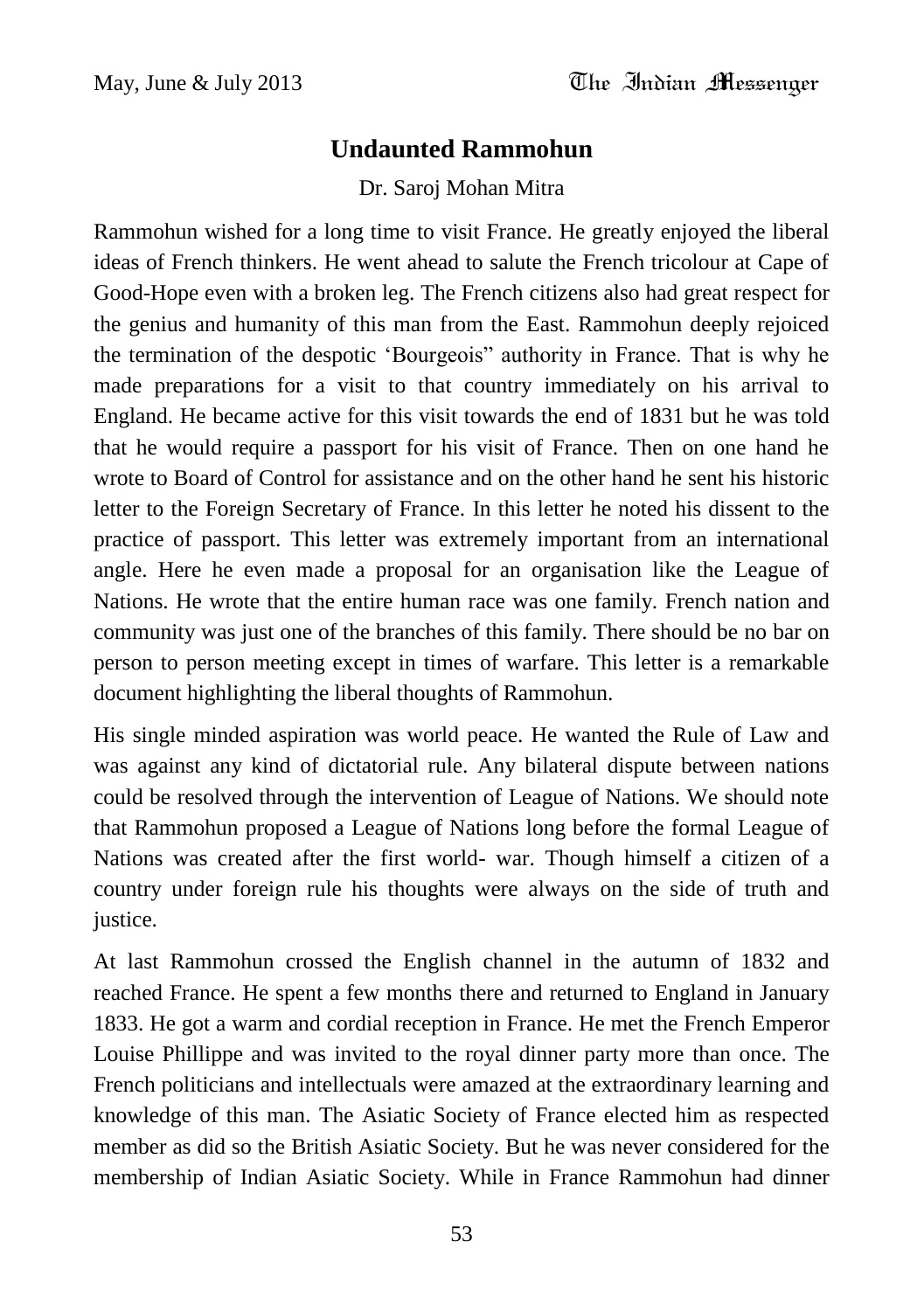with the famous poet Thomas Moore as mentioned in the diary maintained by Moore.

Moore wrote that Rammohun was a famous personality and spoke chaste English. He kept inside information of different institutions. He was monotheistic. He has established a" Samaj" (society) in Kolkata where men from all countries and of all faiths can congregate. Here they worship One who is not known as Jesus Christ or Mohhamad. Moore was overwhelmed by the liberal and secular ideas. People from all walks in France, be they men of letters or of politics, came forward to offer him hospitality. Here he met the learned French personality Garcy de Tassi. Rammohun made great efforts to be proficient in French language.

#### The British Society:-

On return from Paris Rammohun busied himself in numerous affairs in England. The appeal of the Moghul emperor was still pending the appeal against the abolition of "Suttedaha "was yet to be disposed off. He was extremely tired. He was eager to go to Bristol for some rest.

At last the Directors of East India Company agreed to raise the allowance for the emperor at Delhi. The report of the House of Commons Select Committee was placed before the parliament in August, 1832. Its recommendations were accepted in April,1933. Debate on various amendments of the constitution were on Rammohun was greatly involved in all these matters.

The Privy Council took up the appeal against the enactment abolishing "Suttee" immolation and rejected it. Rammohun heaved a sigh of relief. The East India bill was also finally accepted in the month of August. That way all the purpose for which Rammohun came to England was satisfactorily resolved. Now Rammohun was ready to move down to Bristol for rest and recuperation.

Rammohun occupied a seat of great affection and reverence among the elites of England. All were amazed at his intellectual powers. What an intellect and what a gentleman. One day he also met the famous socialist Robert Owen. Rammohun was quite conversant in the matter. Mr. Owen tried to indoctrinate Rammohun in socialistic ideas. Rammohun engaged himself in a debate with him with great skill on the issue.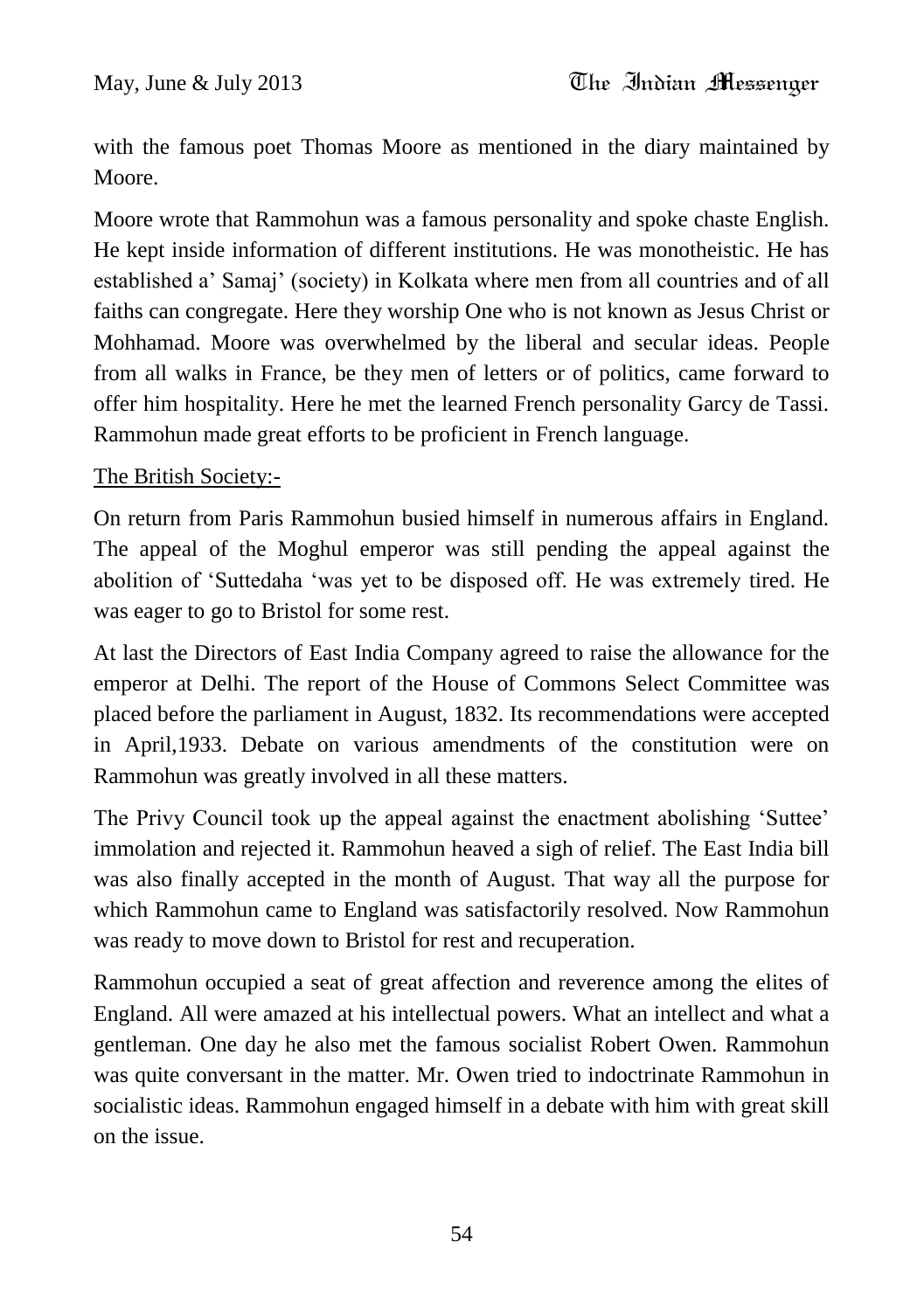Mary Carpenter in her book " Last days of Rajah Rammohun Roy" has given detailed description of last days of Rammohun in England and Bristol. From there we learn that people there accepted Rammohun as a friend and not a mere respectable guest. So much when Rammohun was passing his lonely last days his admirers thronged around him. They nursed him tirelessly and were overwhelmed with grief when he departed.

Immediately after he reached Liverpool William Rathbone requested him to be his guest but Rammohun was on his own. Many men were eager to meet him. This let us know that his name spread there with great reverence even before he reached there. His meeting with Roscoe has already been mentioned. His stay at Liverpool was brief. His mind was set for a visit to London where discussions on Reform Bill were going on. The bill included many points of reform in India. With a letter of introduction from Roscoe, Lord Brooham he left for London. There was great excitement in the country.

Mr. David Hare, a close friend of Rammohun in Kolkata had written to his brothers to look after Rammohun in England. But Rajah at first started living as a middle class gentleman. Later, as advised by his secretary Sanford Arnot and others started living in style. This would help him to move into the aristrocrate society and facilitate his activities. As advised he moved into Cumberland Terrace, a palatial building and started living as a prosperous personality. At last he realised his mistake and moved in the house of David Hare"s brothers in Bedford Square and stayed with him.

We learn from a number of letters from Mary Ekin the fine reception he had in London. These letters were written by Mary Ekin to the reputed doctor Channing. Mary writes that all described Rammohun Roy as a person of extraordinary qualities. His modesty and simplicity coupled with his great mendacity endeared him to everyone. His grasp of English language and political situation in Europe was remarkable. He was always for freedom and progress. Rammohun says Mary helped me to make my mind more liberal and mass-oriented. I am paying great attention to the affairs of Asia which occupies one third of the world.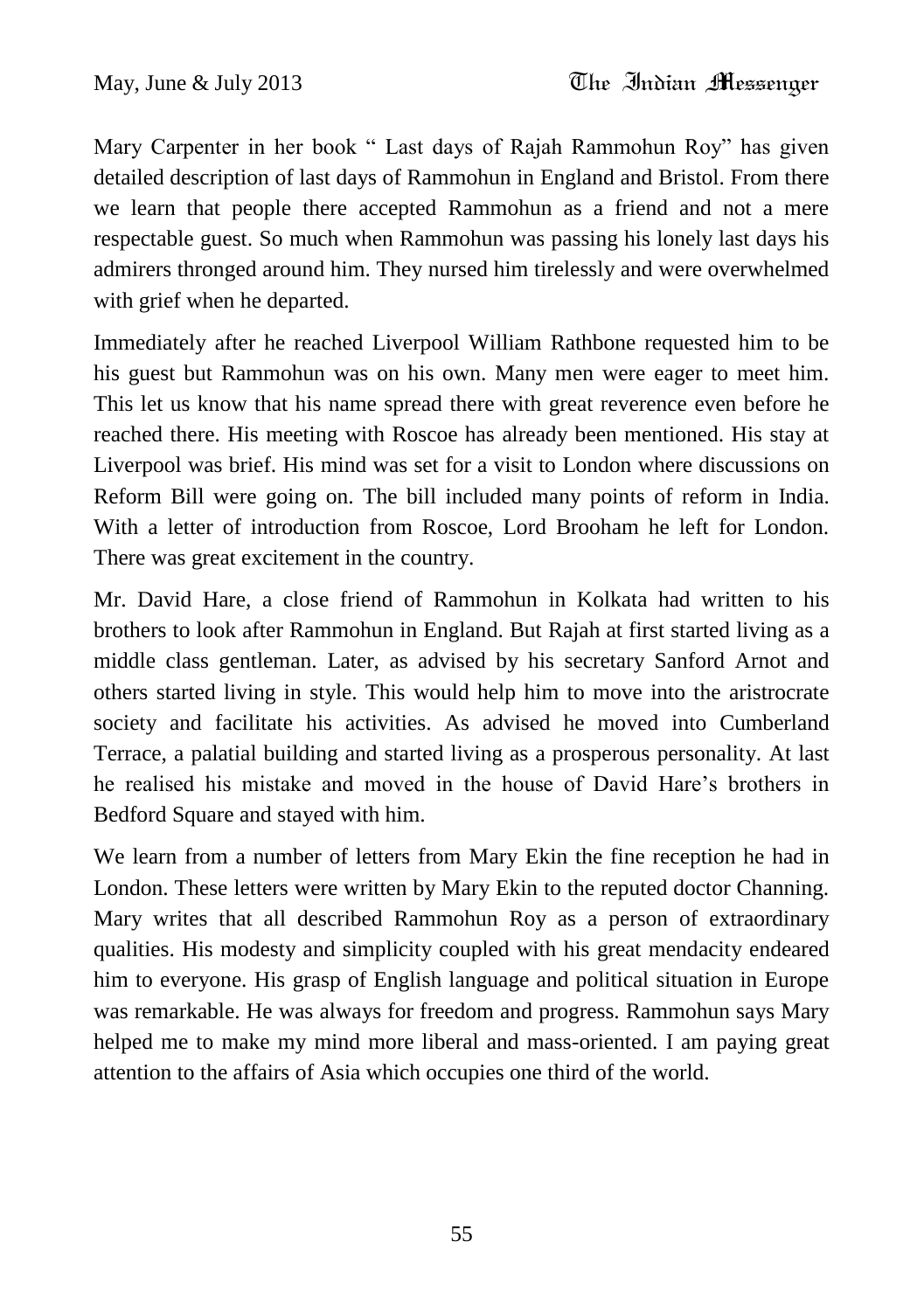## **Failed Enterprise, Incomplete Mission The Brahmo Samaj in Cooch Behar State**

Enakshi Majumdar

#### **1. Foreword**

Anyone familiar with the history of the Brahmo movement of the nineteenth century can hardly be unaware of the "Cooch Behar Marriage" controversy and its implications. It meant the parting of ways for Keshab Chandra Sen and his friends and disciples. It also meant an irreparable crack in the solidarity and cohesiveness, hence in the organizational strength of the Brahmo Samaj. Keshab Chandra"s Nababidhan and the radical Sadharan Brahmo Samaj maintain separate existences till today but, my readers would agree, the vitality and popularity of the socio-religious movement. under Keshab Chandra"s leadership was gone with the schism of 1879. Much has been written on the subject. Indeed it is so much discussed that the facts scarcely bear repetition. Instead, this essay focuses on Cooch Behar and seeks to examine the impact of the tumultuous marriage if any, on the erstwhile princely state. This is an aspect which has hardly been

addressed by the historians of the Brahmo movement. It is generally held, and that is the fact, that Brahmoism had no practical effect on the society of Cooch Behar. Cooch Behar population remained ritual Hindus, completely uninfluenced by and rather hostile to the Brahmo Samaj. A historian would be interested to enquire why it was so.

This marriage brought about an era of modern reforms, argues David Kopf, and the backward princely state was transformed beyond recognition.<sup>1</sup> This was certainly true. Cooch Behar since the closing decades of the nineteenth century came to be counted among the more advanced and well-administered princely states of India. But it is not that the state"s modernization resulted from the young Maharaja"s marriage with Keshab Chandra Sen"s minor daughter. An elaborate plan for the modernization of the state was initiated much earlier when Col. J. C. Haughton, on behalf of the Lieutenant Governor of Bengal took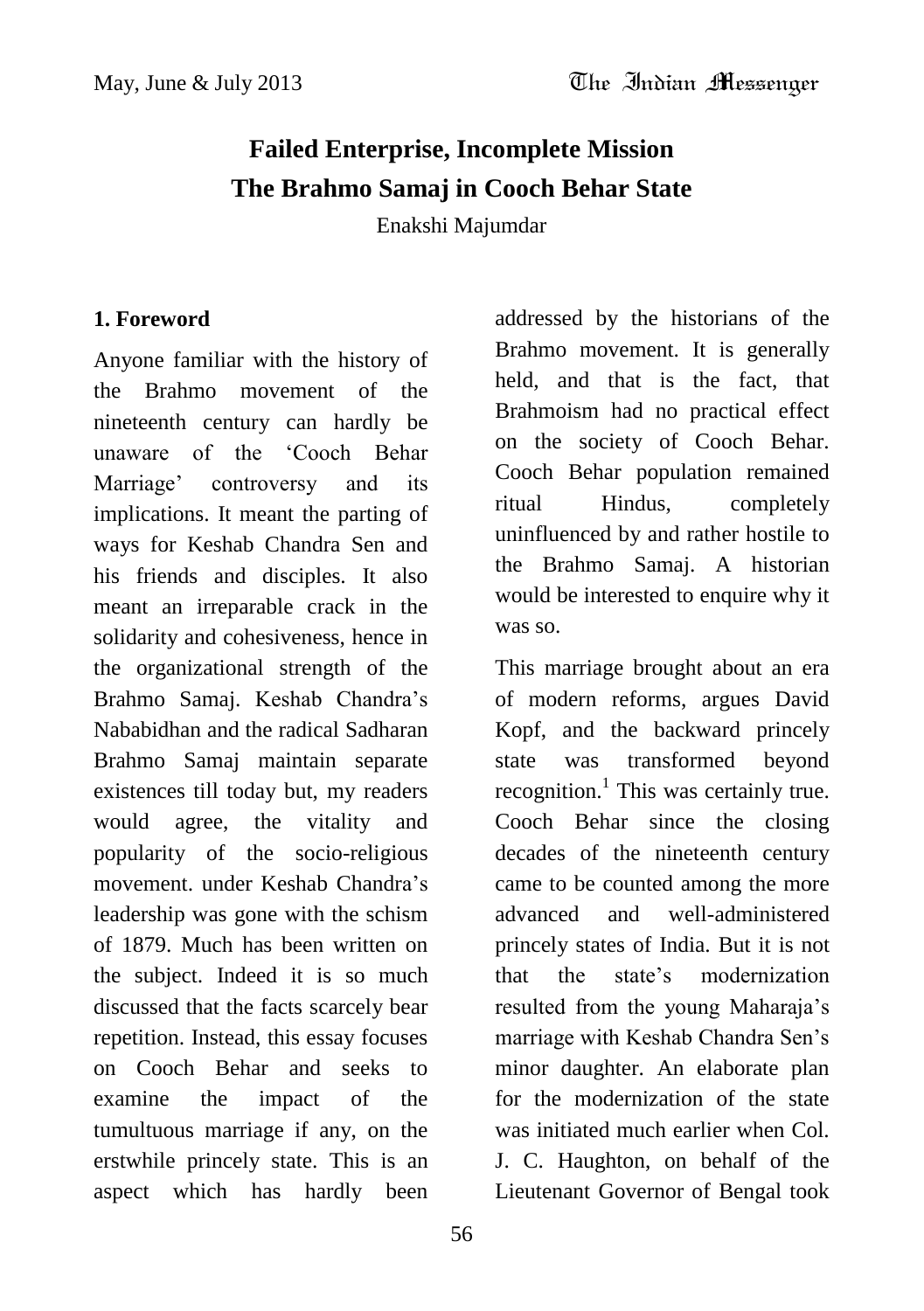Cooch-Behar administration and the infant Maharaja under his wings. The Maharaja"s British mentors, particularly the-then Deputy Commissioner of the state G. T. Dalton, insisted on royal marriage with a bride of their choice because of their anxiety to ensure that the modernization plan went unhindered. Why this anxiety, why so much caution about the future of Cooch-Behar is a different question (not addressed in this essay) and there could be a quite an interesting answer to that, if one cares to enquire. However, it could hardly have been a conspiracy on the part of the British to curb, to break up the Brahmo movement, as was suggested by Jogananda Das.<sup>2</sup>

However, Kopf"s argument that the development of the state ought to be given more importance than the issue of the marriage and the controversy it generated, is questioned by Gautam Neogy.<sup>3</sup> He asks whether the development influenced the betterment of the lives of the common people of Cooch Behar. He also wonders to what extent the development awakened awareness of the people. Now, when has any programme improved the lives of all sections of a society uniformly? Or

could there be anything like collective awareness to be awakened at a touch? What has been the effect of the famed Bengal Renaissance on the people of Bengal, taken collectively?

This essay attempts to present a sketch of Cooch Behar's Brahmo past and seeks to provide a plausible answer to why the Brahmo Samaj failed to make an impact on the people of Cooch Behar. No easy task, though, in view of frequent obscurity and lack of material. It is, as if, Cooch Behar"s Brahmo past has been relegated to a dark corner of collective amnesia. Given the scanty nature of data one hardly expects to grasp and record the past as one should. Yet an attempt to recapture the story of the Failed Enterprise Incomplete Mission of Brahmo Samaj could be useful. It might inspire more resolute researchers to take up an intensive academic enquiry. It may be noted here that the present author's family has some connection with Cooch Behar"s Brahmo past, however slight, and some useful information has come by way of oral evidence from her family elders.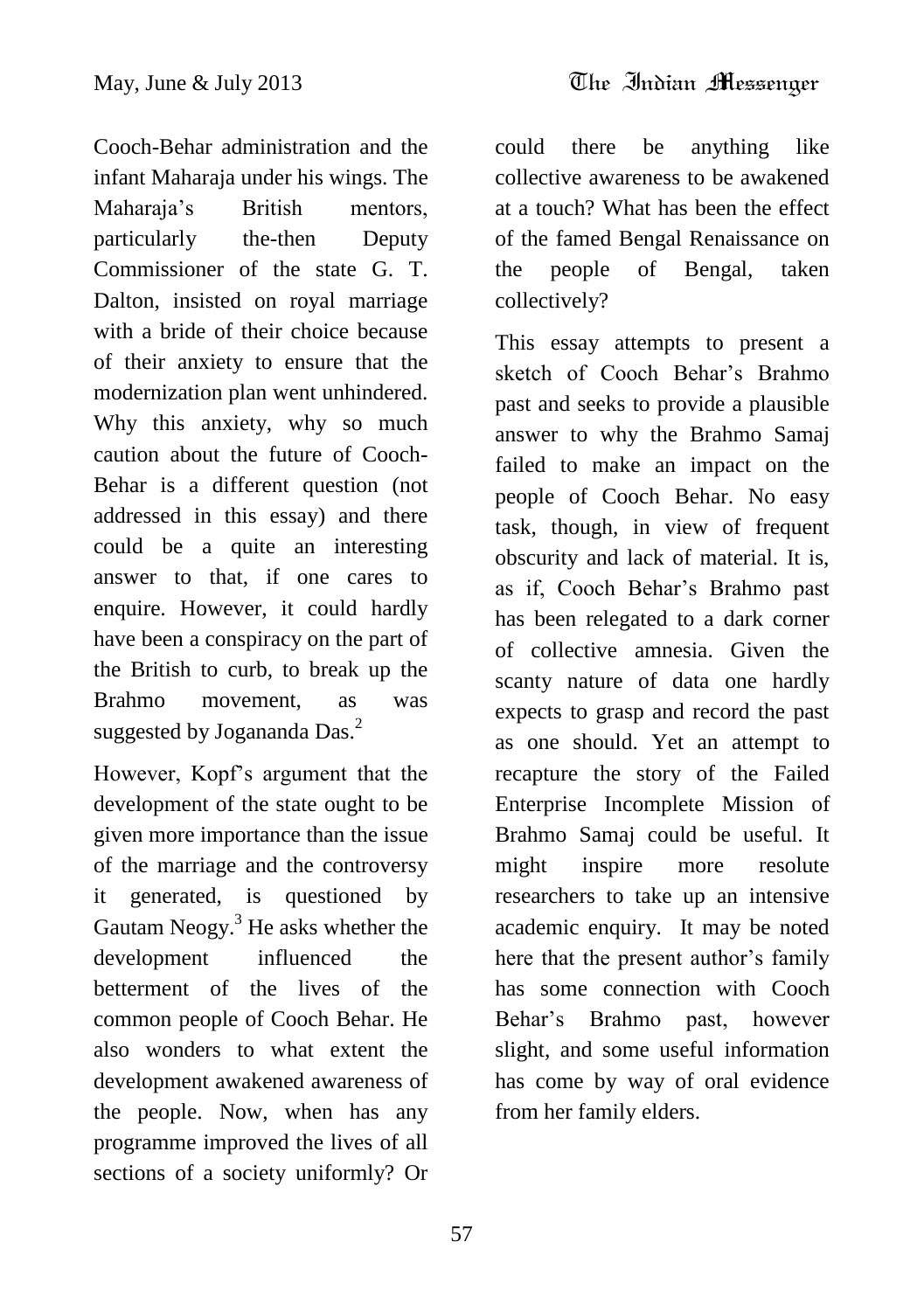## **2. Cooch-Behar's Brahmo Past**

Some sources indicate Brahmo Samaj existed in Cooch-Behar even before the 'Cooch-Behar Marriage'. Sivanath Sastri gives 1873/1875 as the year of foundation of the Brahmo Samaj in Cooch-Behar. There is a little confusion as to the exact date because in Sastri"s authoritative account two different dates occur under two different heads.4 A local chronicler claims Brahmo Samaj was established even earlier, in 1868.5 Hunter"s Statistical Account published in 1876, however, denies that there was a Brahmo Samaj in Cooch Behar. Hunter quotes the Deputy Commissioner's report: "there are a few followers of the Brahmo Samaj, although no regular Samaj has been established in Kuch Behar<sup>3</sup><sup>7</sup>6 It is reasonable to hold that the British official made proper enquiries before forwarding his report. So much for the date of establishment of the Brahmo Samaj in Cooch-Behar.

One name associated with the genesis of Brahmo Samaj in Cooch Behar is Kalikadas Dutt. He was the Dewan of the state for more than half a century. Dutt as a young man- it is generally known - was one of the enterprising Brahmo crusaders of East Bengal. It would have been natural for him to try to organize like-minded people into a cohesive group of monotheists. But it must be acknowledged that scarcely any detail of their activities is forthcoming. Cooch Behar's miniscule Brahmo population consisted of the non-indigenous Bengali officials of the state (Bhatias, meaning non-Cooch Behari, in local parlance), teachers of local schools and the college, medical appointees and bureaucrats. Majority of these gentlemen belonged to the upper strata of Hindu caste society and were university educated. The same class of people formed the backbone of the new socio-religious movement of nineteenth century Bengal.

There were two Brahmo Samaj establishments in the state: Nababidhan and the Sadharan Brahmo Samaj. It is a reasonable guess that since the schism of 1878- 79 Cooch-Behar"s small community of Brahmo believers were divided according to their convictions, and two Brahmo Samajes took institutionalized shape in the 1880s. Later a separate Mandir of the Sadharan Samajists also sprang up. However, one draws a blank as to the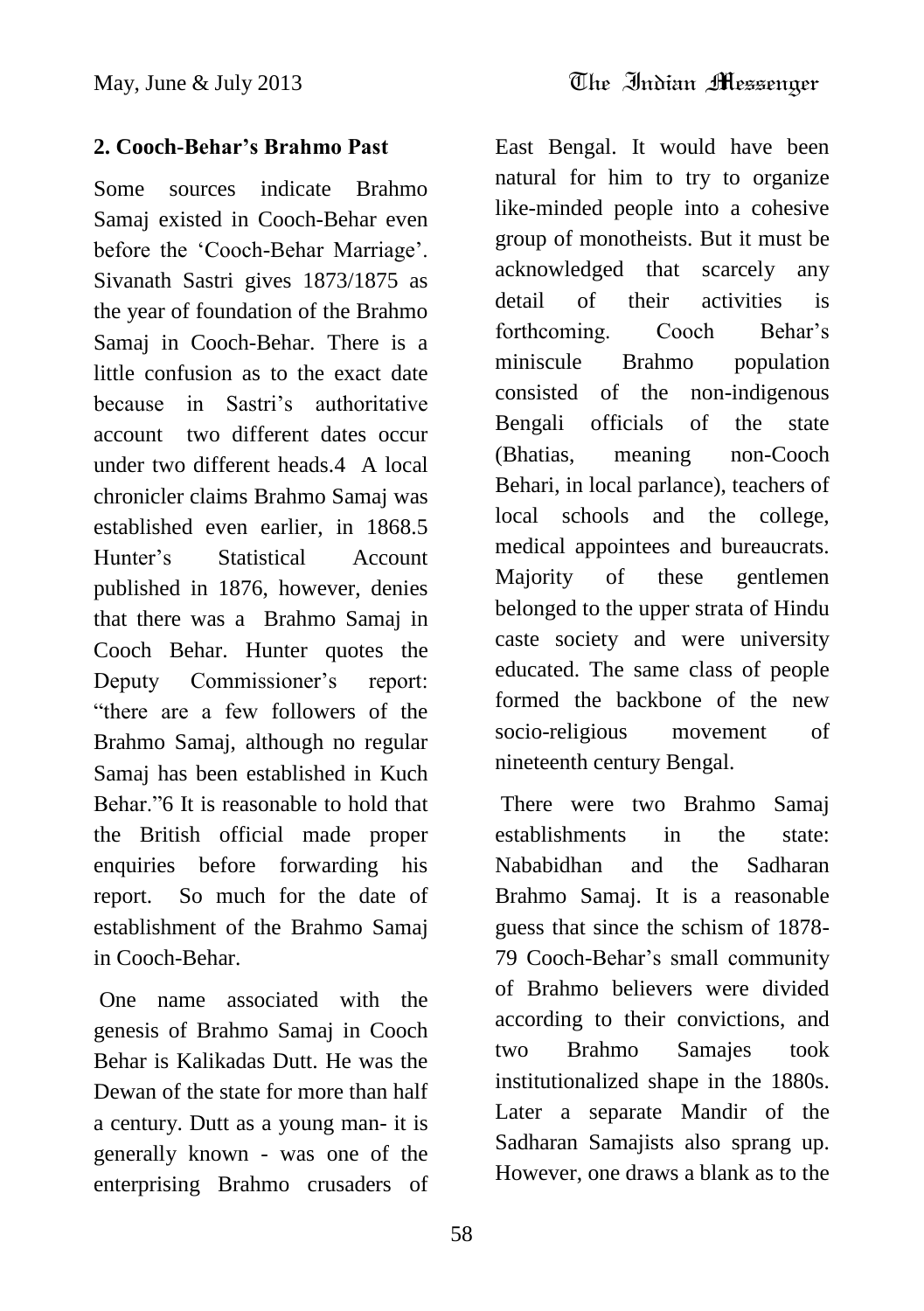role and activities of this group. When the Brahmo Samaj in the state is mentioned it alludes to the Nababidhan Samaj, to which the Cooch-Behar royal family belonged.

In a sense it would have been expected that Sunity Devi's marriage with the Maharaja would open up new horizons for the Brahmo movement. The Maharaja in 1877, a minor at that time, wrote to Keshab Chandra stating his belief in "one true God". It did not seem convincing to all, particularly to the critics of this alliance. Perhaps this letter was dictated by the Maharaja"s British mentors to influence Keshab Chandra"s opinion! But even a diehard critic of the "Cooch-Behar Marriage" would but agree that the Maharaja"s future conduct proved how sincerely he served the cause of Brahmoism. It would not do to count the number of times the Maharaja joined the congregation at the Cooch-Behar Mandir. It would also not help much to enquire how he performed his daily prayers, if ever. Ritual manifestations may not be the best evidence of one"s religious conviction.

The Maharaja declared Brahmoism as state religion and built a magnificent Nababidhan temple in

the capital town, "the largest in south Asia" (1888).7 Keshabashram was built next year for meditation and religious deliberations, on the east bank of the river Torsha. Ministers and missionaries, singers and caretakers, all associated with the Samaj in various capacities, were supported by the state. The Maharaja generously granted money for Brahmo causes even outside his state. No mean feat, that. No organized religious movement in history survived without financial backing. True, the highly westernized ruler of this small state was not a rajarshi, or a priestly ruler. It is also true that he never directly associated himself with Brahmo missionary work. Within the state it was entrusted to Kumar Gajendra Narayan (Sr.), the Maharaja's cousin, who too was a son-in-law of Keshab Chandra. Gajendra Narayan was married to Savitri, the leader's second daughter, and initiated into the new religion by him.

The official chronicler of the state noted that Maharaja Nripendra Narayan "belongs to the New Dispensation Church of the Brahmo Samaj and all domestic ceremonies in his family, such as Nama-karana, Diksha, marriage & c., are regulated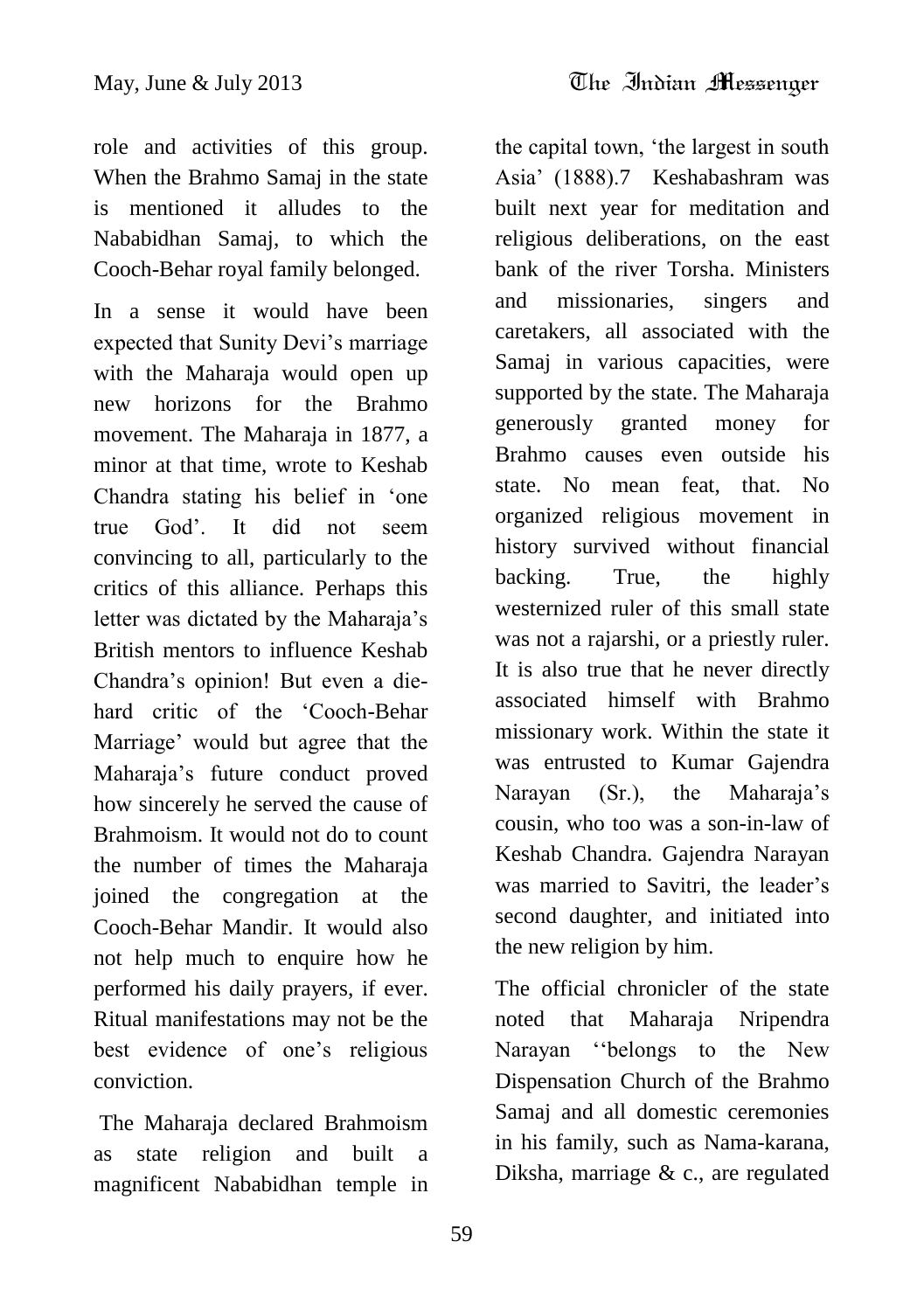by the tenets of that creed",8although there is no mention of his initiation. It is on record that the Maharaja"s sons were initiated at Cooch-Behar Nababidhan Mandir. He was present at the ceremony.8 Kopf mentions that the Maharaja remained true to his conviction: he "left three wishes behind him". He asked that he be cremated according to New Dispensation Brahmo rites, his ashes be put to the garden of the old palace and "his casket be placed in a monument of stone similar to the one over the ashes of the late Keshab Chandra Sen".10 His last wishes definitely signify his faith and belief in Brahmoism. However, it may be mentioned here, that in a book published four years after Nripendra Narayan"s demise a royal acquaintance claimed that the deceased ruler contemplated, no, actually resolved, to revert back to ritual Hinduism.11 The author does not mention when this conversation took place, how long before the Maharaja"s sudden death. This, however, cannot be regarded as of any significance unless corroborated by other evidence.

Raj Rajendra Narayan, Nripendra Narayan"s son, who succeeded his father in 1911, seems to have

possessed a missionary zeal. There are indications that he wanted to bring about certain significant changes from the beginning of his reign. He insisted his mother Sunity acted as his priest in his abhishek (Installation ceremony). That she did according to the tenets of Nababidhan.12 ( To the eyes of Cooch Behar"s overwhelmingly Hindu population, particularly the priestly class, a woman and a widow at that was undoubtedly the most unsuitable to act as a priest.) Coins were struck to commemorate the beginning of Raj Rajendra Narayan"s reign. Old legend was discarded, which alluded to the Cooch-Behar royals as Siva-charana-kamalamadhukara Instead, Yato dharmmostato jayah was inscribed, which was also the state's motto.13 This can be interpreted as one symbolic act of the young Maharaja"s rejection of Hindu idolater's identity.

But more ambitious was his plan to cut down endowments to the Hindu temple establishments. Perhaps he thought such a step would reduce the zeal of practicing Hindus. Or, did he regard it as unbecoming of a Brahmo ruler to contribute to the cause of Hindu ritual worship? It may be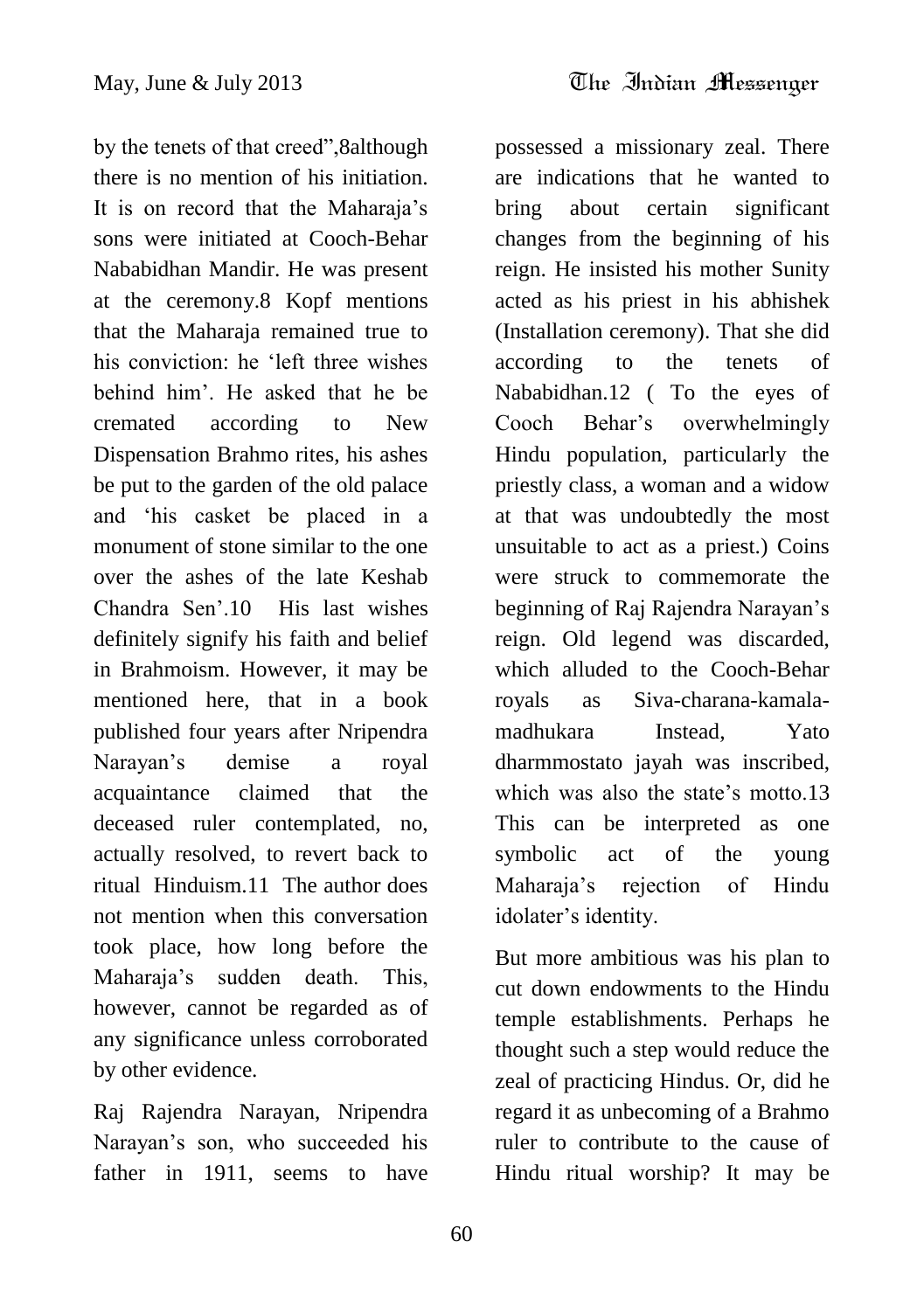noted that the Maharaja"s father proclaimed Brahmoism as the state religion but never sought to restrict or in any way interfere with the religious beliefs and persuasions of his subjects. (He even allowed lecture tours of firebrand Hindu missionaries like Krishna Prasanna Sen and Sasadhar Tarkachuramoni in his state.14 Maharaja Raj Rajendra Narayan would not do anything of the kind.) According to one local informant, protest from the Hindus, especially the Brahman scholars and priests, made Raj Rajendra Narayan abandon his plan.15 What other measures he adopted to extirpate idolatry, we are not to know,. Not that he got enough time to proceed with his plans, if there was any. He died in 1913 leaving the gaddi to his younger brother Jitendra Narayan, another initiated Brahmo.

Maharaja Jitendra Narayan"s reign (1913-22) followed by his wife"s Regency rule (1923-1936) proved far from conducive to the propagation of Brahmoism. One very significant occurrence in the early years of Jitendra Narayan"s reign was an allegedly graft theft case brought against the eldest son of Kumar Gajendra Narayan, the secretary of the Nababidhan Samaj. Kumar

Gajendra Narayan was disgraced and banished from the state, his hereditary and personal properties confiscated. Savitri Devi states, it was a conspiracy hatched by some court officials (no name is mentioned) in order to arrest the spread of Brahmoism in the state, and also to stall career advancement of her boys. She also indicates Maharaja Jitendra Narayan"s involvement in all this.16 One wonders who would be those officials given the fact that the majority of state officials in those days happened to be Brahmo or Brahmo sympathizers. But, of course, Brahmos too were susceptible to human weaknesses. There could be vested interest, jealousy and rivalry. (Or, one can say that faith and profession are two different things. Had not Kalika Das Dutt, a practicing Brahmo, "planned out very carefully that it was most necessary" for Maharaja Nripendra Narayan to marry again because in four years Maharani Sunity gave birth to only one male child?17 As the Dewan of the state he had to think about royal succession, one could argue, of course.) Undoubtedly, officials, whoever they were, could hardly afford to take such steps without the tacit support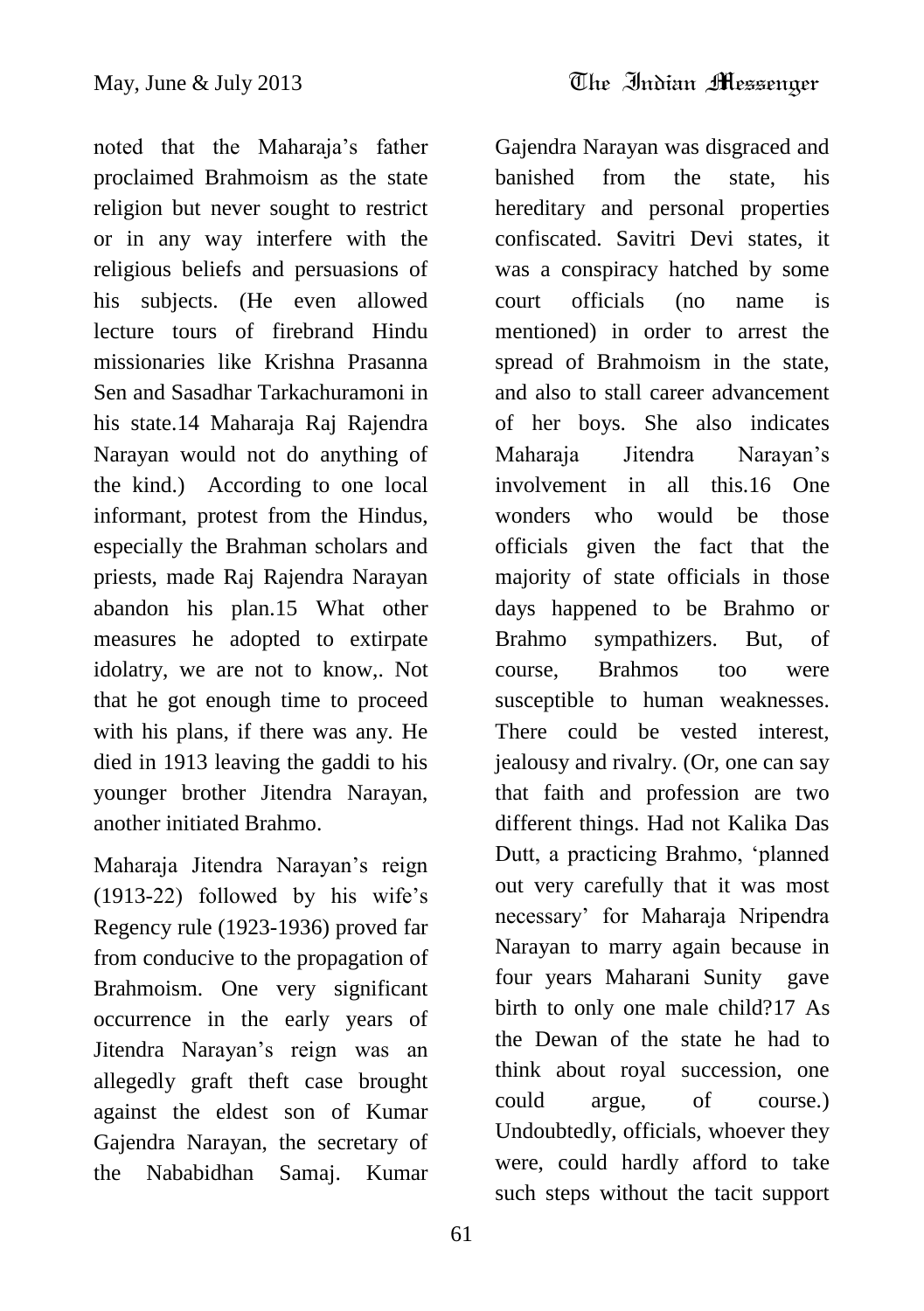of the Maharaja. However, the mystery about the Maharaja"s motives does not go away. The Maharaja was an initiated Brahmo and Kumar Gajendra Narayan, the standard bearer of Nababidhan in Cooch Behar was his father"s cousin and husband of his mother"s doting sister. Was it then fallout of a kind of kinship jealousy, a kind of family quarrel? There were members of other branches of the royal family, who might have felt uneasy with the preponderance of one family, the family of Kumar Gajendra Narayan. Or, there was a change of heart of the Maharaja under the influence of his wife Maharani Indira, the daughter of the powerful Hindu ruler of Baroda? There are reasons to believe that the new Maharani nurtured a kind of animosity towards Brahmoism and perhaps she later patronized the powerful priestly class and the anti-Brahmo Hindu subjects, who did not take kindly to the advent of Brahmoism in Cooch Behar. This author"s great-grandmother Kumudendu Devi (a poet, an acclaimed contributor to Paricharika, a member of Cooch Behar Arya Nari Samaj, and a singer of Brahmosangeet in religious assemblies) was a witness to young

Maharani Indira"s disregard for Brahmo sentiments and belief.

It is hardly possible that the anecdote that follows will ever find mention in any record of history. But there is no reason to dismiss it as a piece of old gossip. Dowager Maharani Sunity once invited her Arya Nari Samaj sisters to the palace to introduce her newly wed daughter-in-law to them. Maharani Indira entered into her illustrious mother-in-law"s parlour carrying a Ganesha idol. She placed the idol at the centre of the room, and then courteously saluted the Arya Nari Samaj ladies. A symbolic act indeed! This author"s grandmother, Kumudendu"s daughter, could never hide her indignation at what she thought an outrageous behaviour of the Maharani, whenever she related to this incident. This author"s mother, with her apparent dislike of the Brahmos, seemed rather amused whenever she repeated this old story heard from her mother-in-law. Perhaps this was exactly how Cooch Behar"s Hindu populace reacted at that time. They were amused and then they found they had a strong ally within the royal family in their anti-Brahmo crusade.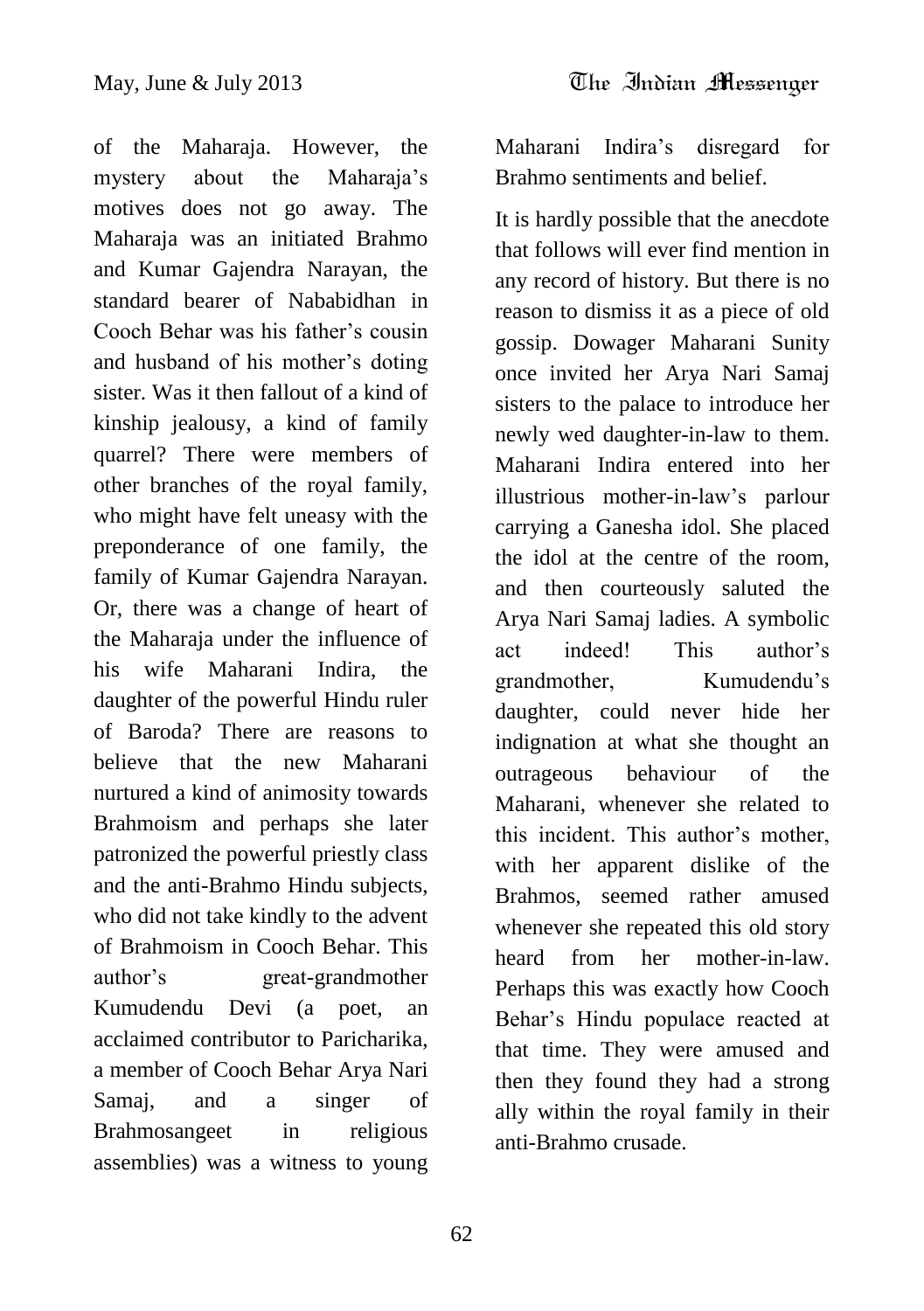Was there then a link between Maharani Indira"s apparent anti-Brahmo stance and Sunity Devi's departure from Cooch Behar? Sunity Devi became an occasional visitor in her own state since the untimely demise of Raj Rajendra Narayan, her first-born (1911). Finally, in 1928 she left for England. She did return to India, not to Cooch-Behar, and died at a Railway hotel in Ranchi in 1932. From England she used to write to Kumudendu (as she did whenever she was out of Cooch-Behar). Two of such letters survive and will be published shortly in a Bengali journal. Here is an extract (done into English by the present author): "Your letter like a painting brought before my eyes the happy scenes of the past. The black of grief and pain doesn"t touch it, joy and smile light up every face. What happiness filled my days in Cooch Behar! Bliss of heaven and high happiness of this world gave completion to my life. The sittings of Arya Nari Samaj in the Ashram were full of joy. Why this had to happen – such terrible changes in such short a time?" What were those "terrible changes", one wonders. Was Sunity Devi referring to the sad demises of her husband and three of her sons? Was she referring to the disgrace her

sister Savitri's family had to suffer? Or, was she referring to the very fact of her forced self-exile from her state, which meant the end of Brahmo enterprise in the state?

To go back to Cooch-Behar Brahmo Samaj. Presumably, the Nababidhan Samaj suffered a huge setback at the exile of Kumar Gajendra Narayan. But it is not to suggest that it was closed down. The leadership was now assumed by Sunity Devi"s third son Maharajkumar 'Victor' Nityendra Narayan, another initiated Brahmo. He became the secretary of the Nababidhan Samaj. Nityendra Narayan was a man of many qualities. But unfortunately some aspects of his character rendered him most unsuitable as a leader of the Brahmo Samaj, even if he was a true believer. A mishap in his personal life soon proved detrimental to the Samaj. It discredited the Brahmos. Nityendra Narayan"s wife Nirupama Devi, a poet and the editor of Paricharika (New Series) walked out of the marriage. It can be conjectured (Nirupama Devi does not provide details in her autobiographical sketch18) that she, a daughter of a Brahmo gentleman, could not compromise with what can be called moral deviations of her princely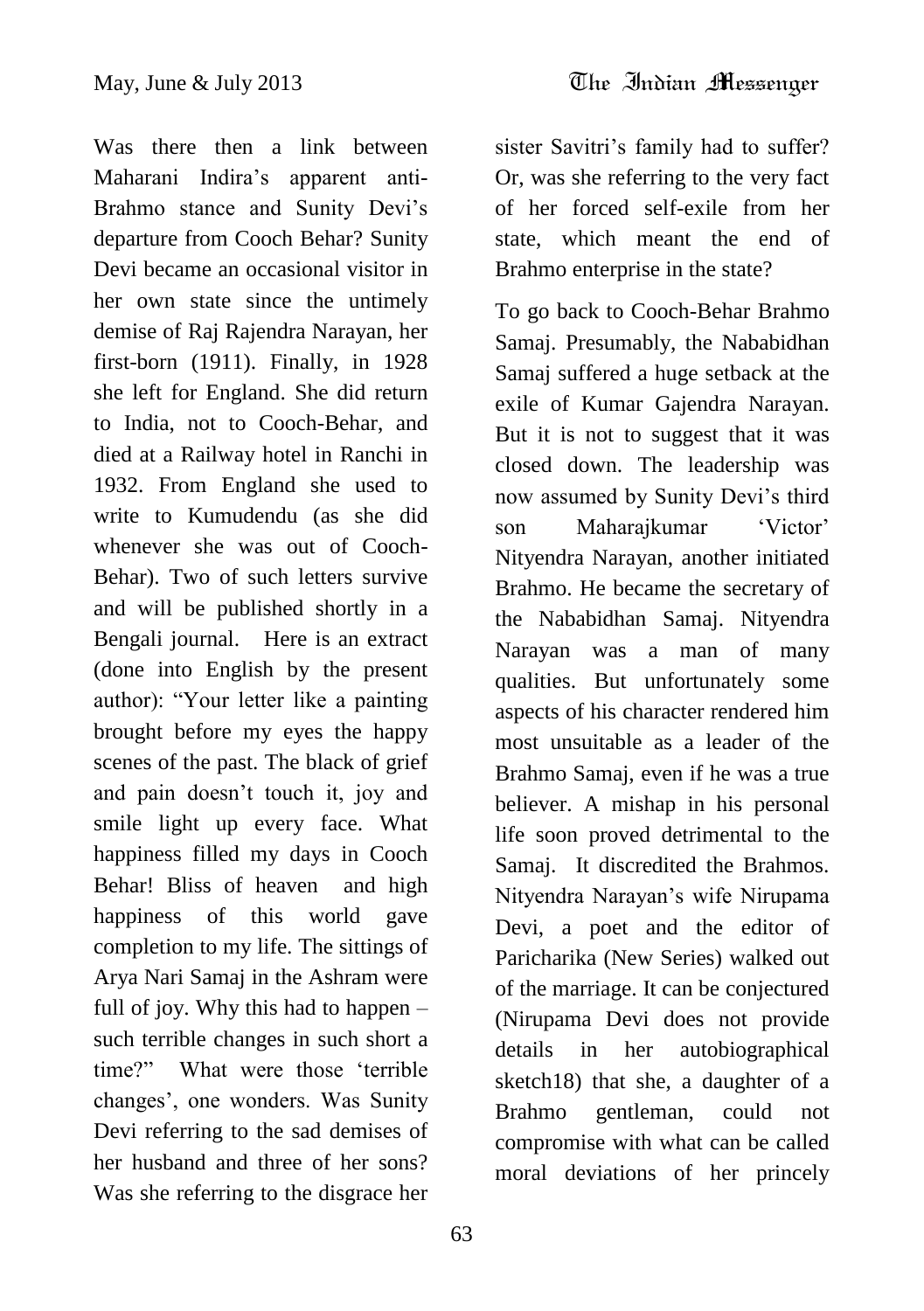husband. The conservative Hindu society of Cooch Behar was not shocked. Had not they always known that the Brahmos were the destroyer of sanatan dharma? Who else, if not a woman of the mlechcha Brahmo community, could desert her husband and secure divorce? Not that the Brahmo and Brahmo Sympathizers took kindly to the fact, to be fair. Desertion and seeking divorce were certainly not what was expected of an Arya Nari. Nirupama"s conduct attracted criticism of the Arya Nari Samaj ladies. Kumudendu attended a meeting where the ladies commented: Rani Nirupama Bharatnarir mukh hasalen - Rani Nirupama has brought disgrace to Indian womanhood. (It is a pity Kumudendu did not write her autobiography.)

Sometimes after the divorce (c. 1924-25) Nityendra Narayan left Cooch Behar for good and settled down in England. He had resigned from the Regency Council. It cannot be ascertained why he left Cooch Behar. Did it have something to do with the Dowager Maharani Indira and her policies? There are indications that the Maharani had already started to Hinduise the royal family. When Maharaja Jitendra

Narayan died in London his ashes were brought to India and immersed in the Ganga at Benaras. Jitendra Narayan"s mortal remains were not buried at the palace ground, where the samadhis of Maharaja Nripendra Narayan and his two sons, Maharaja Raj Rajendra Narayan and Maharajkumar Hitendra Narayan (d. 1920) existed. The sraddha ceremony of the late ruler was performed according to strict Hindu shastric rules. And finally in 1924 the samadhis of the Cooch Behar royals were removed from the palace ground and relocated at Keshabashram, originally planned as a meditation centre.19 With the departure of Nityendra Narayan, Cooch Behar Nababidhan Samaj lost the last of its royal patrons. Sunity Devi had left Cooch-Behar even earlier, Maharaja Raj Rajendra Narayan and Maharajkumar Hitendra Narayan, two Brahmo believers were dead. Now the last link between the Nababidhan Samaj and Cooch-Behar royal family was severed. From this point of time the Samaj continued to exist among an apathetic mass of orthodox Hindu population and an indifferent, if not hostile, durbar. And by the next decade it became history.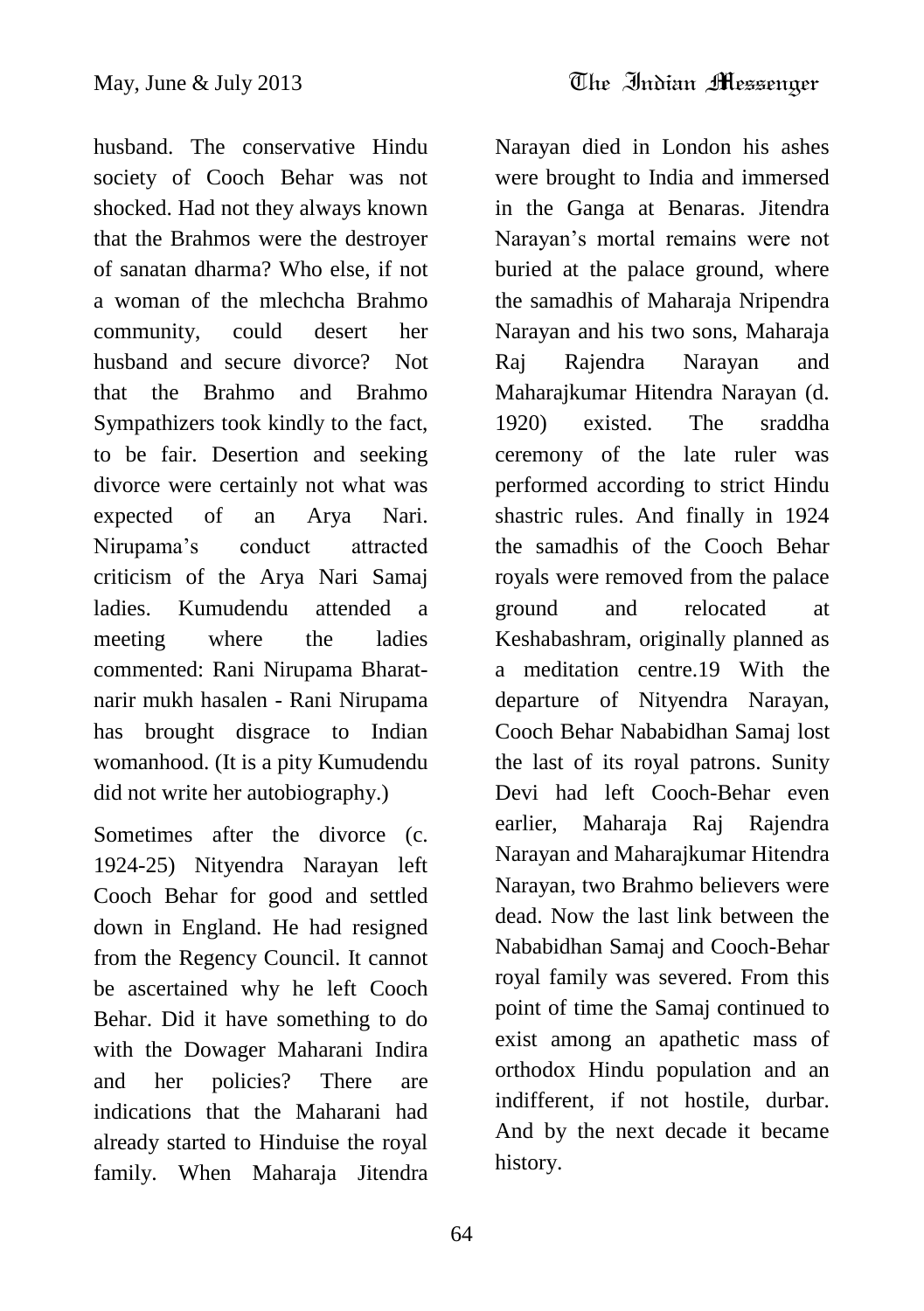Not that the Regency Council discontinued endowments to the Nababidhan Mandir. Nor did it ban Brahmo congregation. Cooch Behar continued to remain, officially at least, a Brahmo state till the end (1949), when it was merged with the Indian Union. Maharani Indira"s much too anglicized son, the future Maharaja Jagaddipendra Narayan of Cooch Behar perhaps remained a Brahmo, if only in name. When Maharaja Jagaddipendra Narayan"s earthly body was laid in the Durbar Hall at Cooch Behar palace (1970), relates Asim Amed, Binit Kumar Mukhopadhyaya conducted a ritual Brahmo service.20 (Mukhopadhyaya was the resident acharya of Nababidhan Mandir..) One finds Maharaja Jagaddipendra Narayan"s samadhi at Keshabashram, as well as the samadhi of his nephew and successor Maharaja Virajendra Narayan (died 1992) along with Maharaja Nripendra Narayan, Raj Rajendra Narayan, Maharajkumar Hitendra Narayan and Maharajkumari Prativa Devi. Brahmo Maharaja Jitendra Narayan"s ashes were immersed in the Ganga, we know. What happened after Nityendra Narayan"s death?

The Nababidhan Mandir continued to exist, prayers were held, Maghotsab was celebrated, till the late 1970s. But the number of Brahmo believers continued to decrease. (Of course, that was not unique to Cooch Behar. The number of Brahmos dwindled everywhere since the beginning of the last century.) What happened to the residents of Bidhanpalli (the name originated from Nababidhan), the small colony of the practicing Brahmos of the town? Why not even a single Brahmo family settled down in Cooch Behar? The miniscule Brahmo population of the state almost invariably belonged to the non-indigenous Bengali community, who came because the place offered opportunities for jobs. They, it may be conjectured, left Cooch Behar when the period of service ended. But how come not a single person chose to stay back? Does it have a connection with Cooch Behar"s general apathy to Brahmo Samaj? (Usha Kumar Das, an illustrious teacher of Jenkins School and an archetypal Brahmo lived in the town till the 1960s. He was probably an adherent of Sadharan Brahmo Samaj. Did he leave Cooch Behar at some point of time or lived there till his end? This author regrets that she had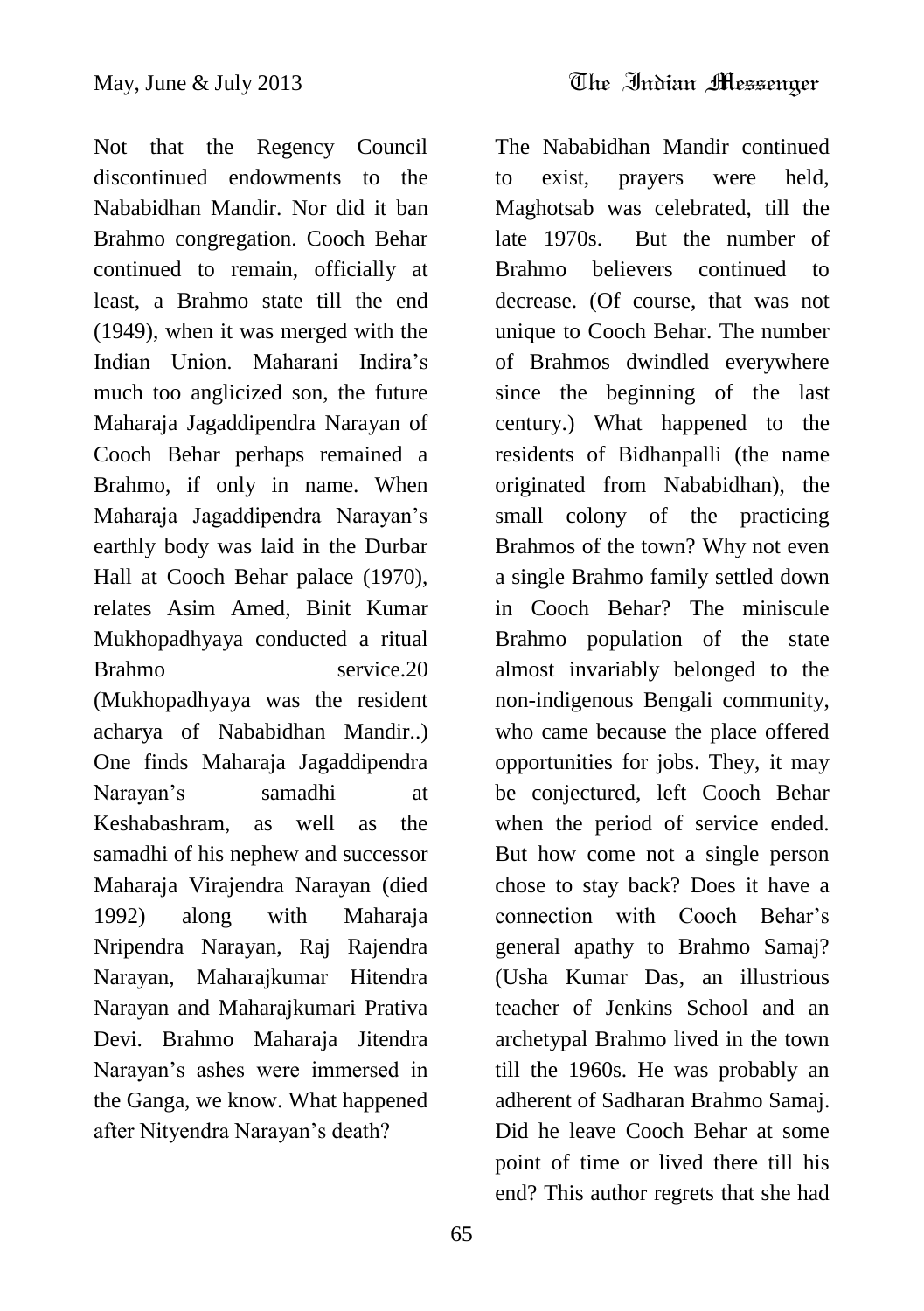not kept notes of those events which happened before the eyes of her elders and were often recounted by them.)

Came a time, in the 1970s, when Mukhopadhyaya"s family was the only initiated Brahmo family in Cooch Behar. Anusthanik, uninitiated, (of course they could be called Brahmo only because of their cultural moulding), like this author"s grandmother and her son, would sometimes join prayers. Then it stopped. One hardly knows when and why Mukhopadhyaya left Cooch Behar and how Cooch Behar"s Brahmo past was obliterated from collective memory.

Mukhopadhyaya"s memoirs, if recorded, could have been an important source of history because in Cooch Behar his father Kedarnath was the priest of the Nababidhan Samaj before him and his mother Monorama was an active member of the Arya Nari Samaj. Kedarnath Mukhopadhyaya was one person who witnessed some of the most glorious time of Brahmo activities in the state. How indifferent we are when it comes to taking note of history in the making.

## **Sadharan Brahmo Samaj Library**

Sadharan Brahmo Samaj Library is offering the following services at present:

- **Free Reading Room Service** Anyone can avail the service during the Library timing.
- **Digital Imaging Services** Readers can avail this service with a requisition for the selective pages. Digital images as per requisition are processed in PDF/JPG/TIFF format and delivered on CD/DVD to the reader.

#### **Digital Imaging Print Services** Those readers who only require a print copy of selected pages may avail this service. Digital images of the selected pages are processed and printed on plain paper.

## **Audio Transcriptions**

Selected pages are recorded as audio transcription and delivered to the reader on CD/DVD in MP3 format.

## **Fumigation Facility**

The library has its own fumigation facility for its books and manuscripts. Any individual or organisation can also avail this facility for their books and documents.

### **Hiring for Events**

Seminers or group lectures may be allowed to be hosted by other organisations.

A recurring or one time donation of your choice will make an easy and sustainable impact, and enables us to keep services for readers and to maintain this historic library

For further information visit our website: library.thesadharanbrahmosamaj.org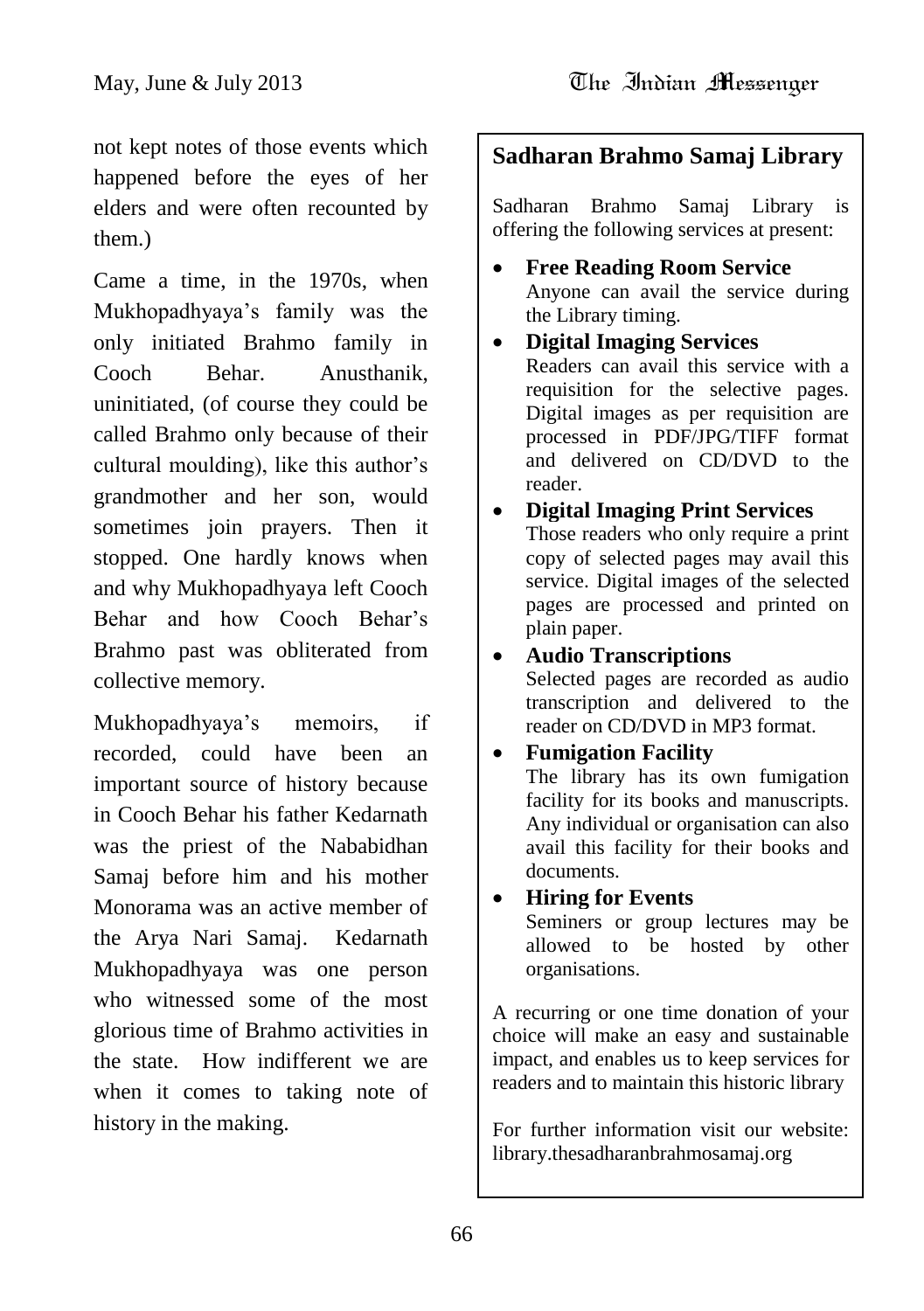Notes and references:

<sup>1.</sup> David Kopf, The Brahmo Samaj and the Shaping of modern Indian Mind, Princeton, 1979, pp. 327-28

<sup>2.</sup> See Jogananda Das's article in Studies in Bengal Renaissance, 2002 edition, p. 430. It would be an exaggeration that the Brahmo movement in the late 1870s was perceived as a threat to the British Indian Empire.

<sup>3.</sup> Gautam Neogy's Editorial Notes in Sivanath Sastri, Atmacharit, Calcutta, 1982 (rep. 1991), p.519

See Sivanath Sastri, History of the Brahmo Samaj, Calcutta, 1993 (rep.), p. 535 and p. 541

Swapan Kumar Roy, Prachin Kochbiharer Sampurna Itibritta, Kolkata, 1413 (B.S.), p. 215

W.W. Hunter, A Statistical Account of Bengal Vol. X, London. 1876 (rep.1974), p. 358

Kopf, op. cit., p.328

Harendra Narayan Chaudhuri, Cooch-Behar State and its Land Revenue Settlement, Cooch Behar, 1903, p.437

Savitri Devi, Swargiya Kumar Gajendra Narayan, Calcutta, 1928, pp. 62-63

Kopf, op. cit. p. 328

Dindayal Chaudhuri, Nripendrasmriti, Calcutta, 1915 (rep,1990), p. 68

Sunity Devi, Autobiography of an Indian Princess, London, 1921 (rep.1995), p. 180-181

Khan Chaudhuri Amanatullah Ahmed, Kochbiharer Itihas Pratham khanda, Cooch Behar, 1936 (rep. 1990), p. 289

Interview with Himadri Shankar Bhattarcharya, Cooch-Behar 2003. Also indicated in Savitri Devi, p. 96

Interview with Himadri Shankar Bhattarcharya, Cooch-Behar 2003. It would be useful to enquire if such royal proclamation was ever issued.

See Savitri Devi, pp.107-117

Sunity Devi, p. 90

See Ekshan Sharodiya Number 1401 (B.S.)

Roy, op. cit. p.296,

Interview with Asim Amed, Kolkata, 2008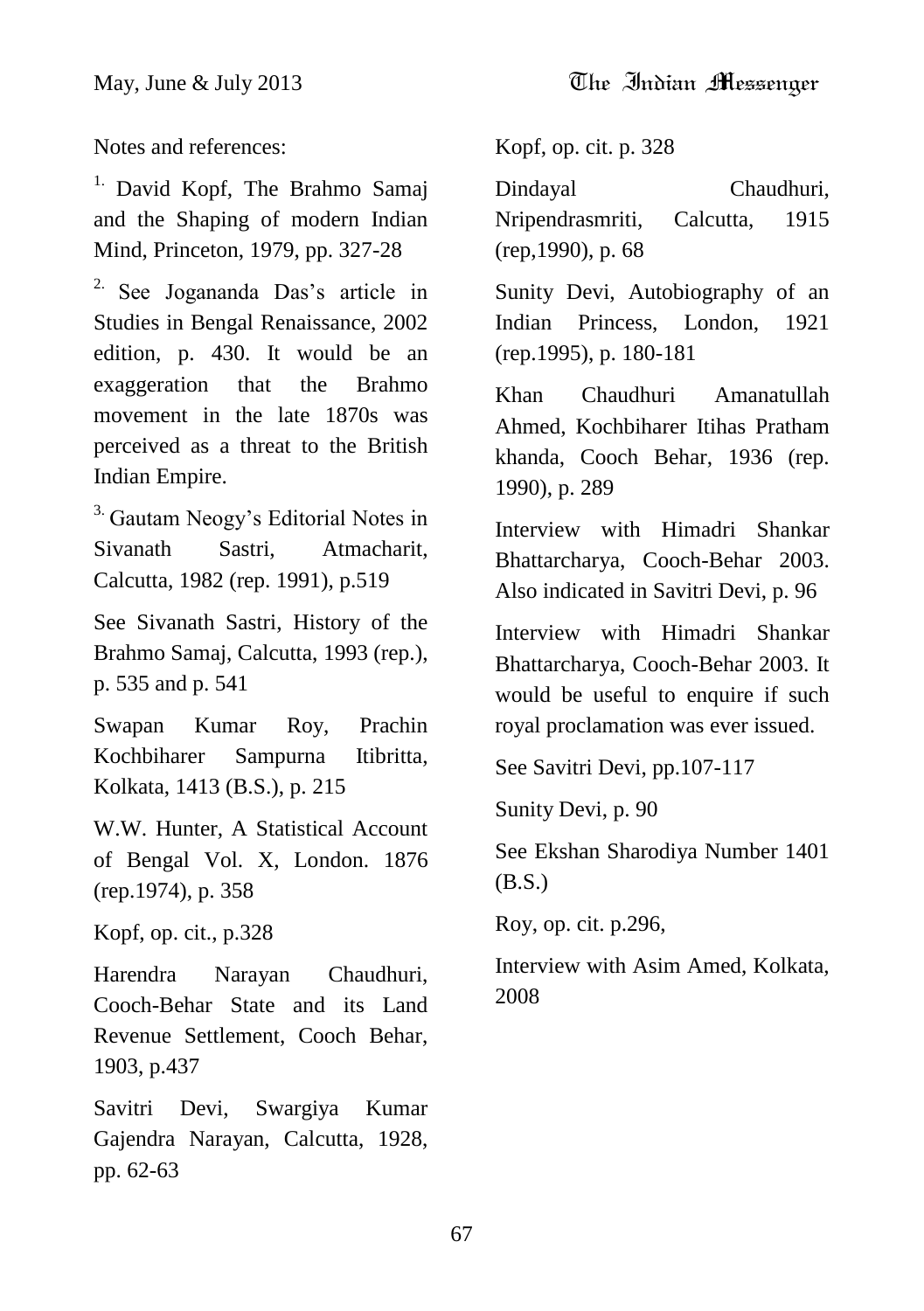fundamental laws, that govern them

## **Theism as Universal Religion**

### Sivanath Sastri

Ours is Universal Religion. But the question that will naturally occur to a thoughtful mind is, can there be such a thing as Universal Religion? Religion by its very nature is local, national and traditional. We are all familiar with the local and national aspects of religion; but Universal Religion is yet a dream and an idea. But is there any likelihood of that dream being ever realized? That is the question. In order to understand that question well, it is necessary to enter into a discussion of the main characteristics of religion, and into the consideration whether those characteristics can ever appertain to a universal faith like theism.

In the first place religion must be distinguished from theology. Religion like language comes first; and theology like grammar comes afterwards. Men are religious before they know what laws of intellectual life they are fulfilling thereby. Religious phenomena, like every other phenomenon in nature happen without the least reference to their science; which comes afterwards and tries by processes of analysis and synthesis to discover certain

and interpret them. Secondly, it is necessary to distinguish between the essentials and non-essentials in religion. The forms and rituals of religion, however important in the eyes of men, are non-essential to it, in this sense that they are different in different races, and change with the progress of time. But yet it must be acknowledged that religion, at least in its social aspect, cannot exist without some forms. Why religion alone? It is in the nature of the instinctive impulses of the human mind to symbolize themselves in external acts. For an example we may refer to the sexual instinct in man, which has symbolized itself into different forms of matrimony in different communities. Or I may mention man"s aesthetic faculty or his love of harmony which are equally instinctive and which in society have organized themselves into schools of painting and music, into art galleries and musical concerts. As men crystallize into settled societies the external acts of religion, by reason of social imitation and adoption become usages and customs. Thus the form of religion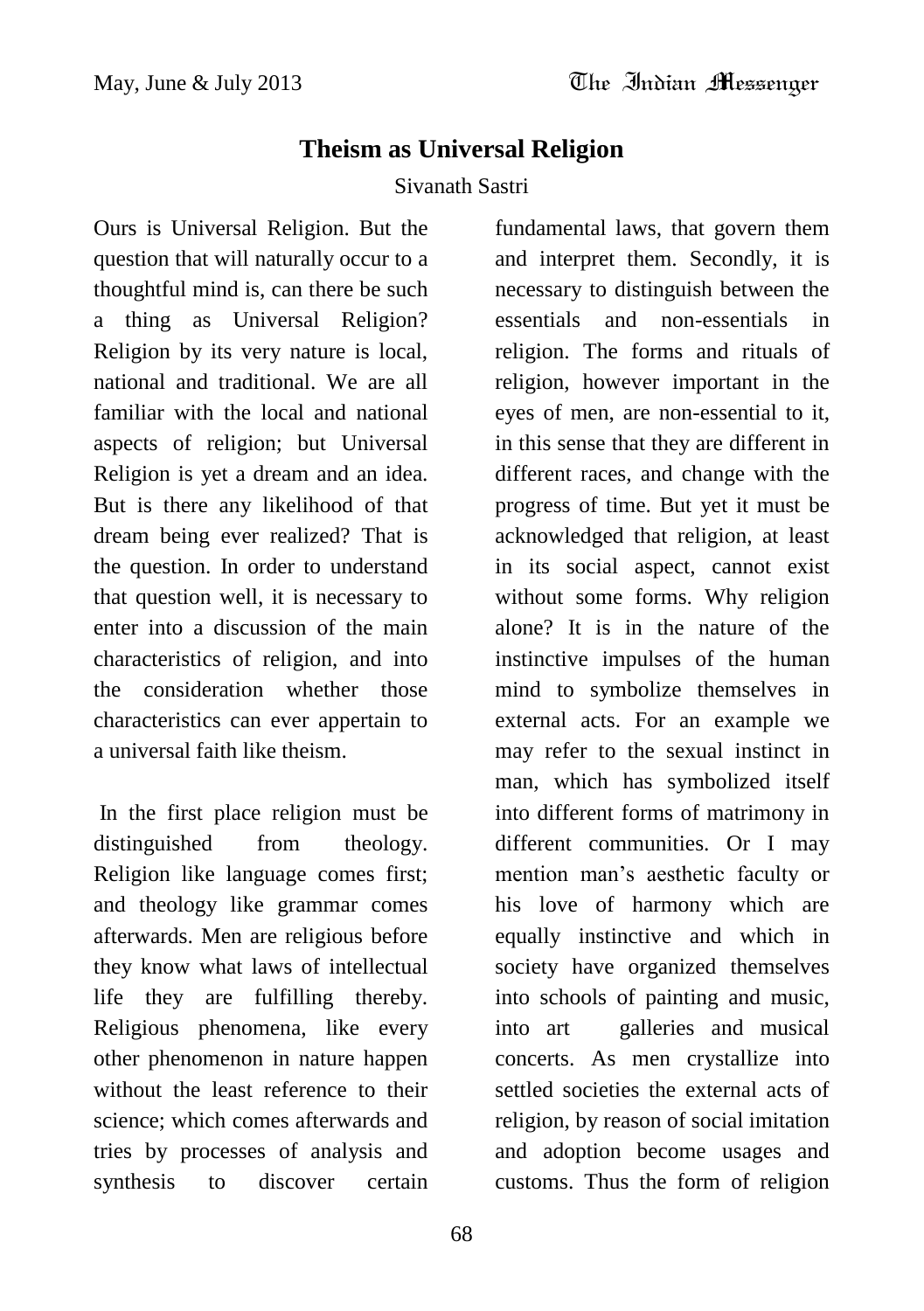become national and traditional. At this stage men are born in them and grow with them. To them religion becomes associated with some or other current forms, and it becomes hard for them, afterwards, to believe that it can ever exist apart from these forms. Thus the Hindus believe that it cannot exist apart from image worship, the Christians believe it cannot exist without baptism and the sacrament, the Mohammedans believe it cannot live without the five nomazes, the utterance of the formula of worship, and the roja and other festivals. From these popular convictions there have sprung endless polemical contests, and even sanguinary wars, whenever some existing forms of religion have been assailed by a new generation of daring reformers. It is an old old story which has been repeated in every land and amongst all settled communities of men. Yet in spite of that polemical conflict the forms of religion have gone on changing, all the same, till no two ages have worn the same aspects.

This shifting character of the forms of religion is nowhere more manifest than in this country. The Hindus of India, of all races, have been most conservative. This is perhaps due to

their habitual ancestor-worship and corresponding undue regard for the past. Whatever the reason may be we, as a nation, are very loath to change. Our systems of caste and of the joint family, our social usages, the very constitution of our tribal brotherhoods, tend to deprecate change. Ours is a social machine that crushes all individualism and makes conformity the highest of virtues; yet this solid rock-like conservatism of the people has not been able to prevent altogether great changes in their religious form. The current forms are not those that obtained in ancient times. How many waves of new ideas have passed over the land. Since the days of Buddhism, almost innumerable sects have been formed in the bosom of the national faith. The non-Aryan aborigines, the neighboring races drawn into commercial intercourse with us, the conquering nations who have found a home in this country, all have contributed something which has altered the character of the national faith.

This tendency of the forms of religion to change is remarkable even in faiths guarded by infallible authority. Even sects who have earnestly contended for the infallible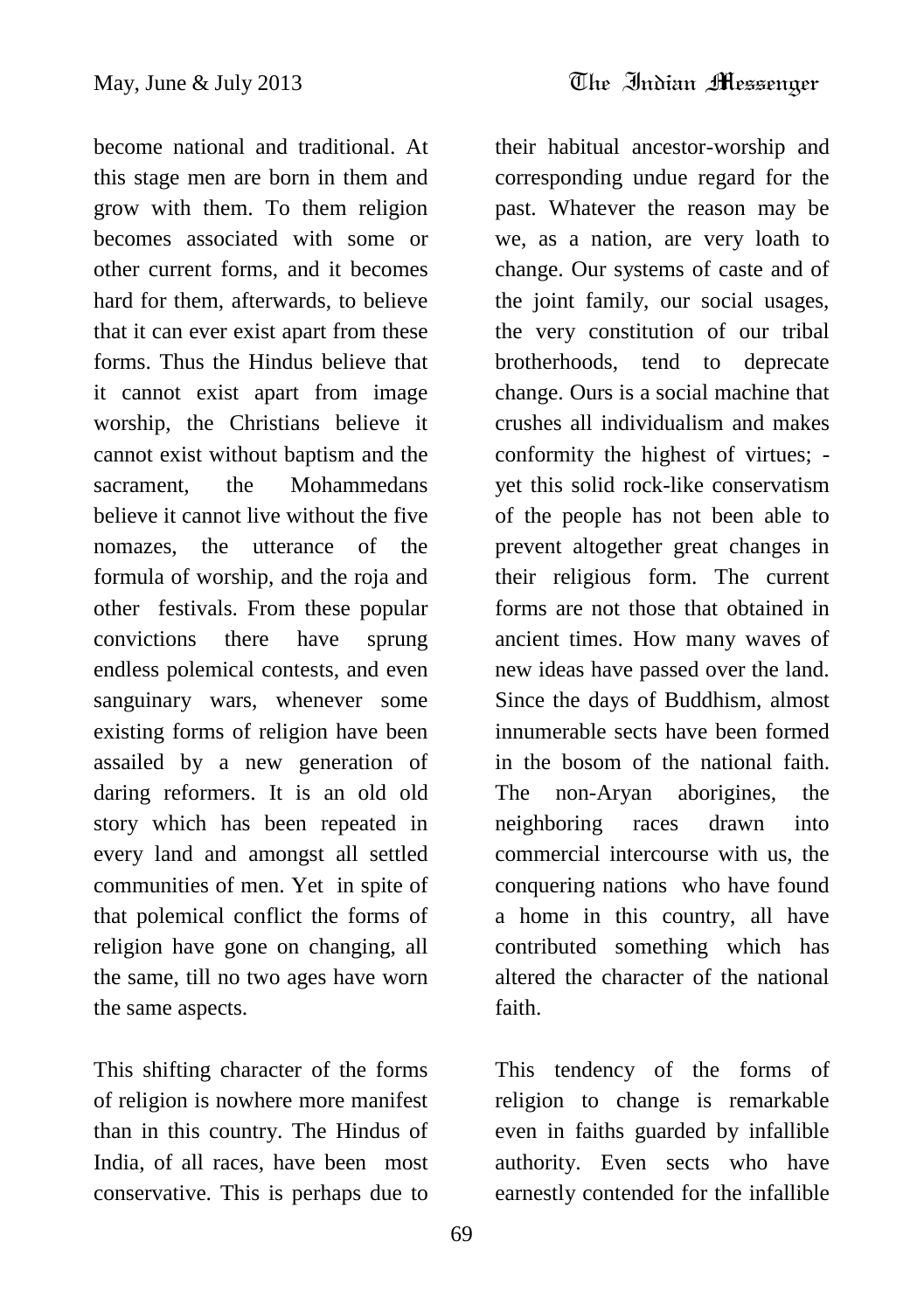literary inspiration of a book, or a synod of men, have not been able to escape it. God has endowed the mind of man with the right of private judgment, and no fetters invented by churches, or synods, or books have been found to be equal to the task of altogether restraining it.

This leads us to the consideration of another significant fact that religion, though associated in almost every instance with infallible authority, is not necessarily dependent upon it. Men, by a natural mistake, are led to suppose that religion cannot exist without authority. In ancient India the definition of infidelity was thisan infidel is he who does not believe in the Vedas. Similarly in the West it is still believed by good Christians that an infidel is he who does not believe in the Bible. Yet during recent years, Biblical criticism has considerably shaken men a belied in the literary inspiration of the book, and the conviction is dawning upon the minds of men, that, religion has a far more substantial and lasting basis than a book complied from records of different periods of history. Instead of the Bible explaining religion the true view is that religion explains the Bible. A parallel case is to be found in men's notions about

Government. Up to a very recent period of history men had the notion that anything like government could not exist without a divinely authorized monarch to rule over a nation. But modern democracies have proved, and will still more satisfactorily prove in the future, that all real government is selfgovernment; and that people themselves are the proper trustees of their political interests. Similarly, a day is coming when there will come the conviction that men can be religious, virtuous and true without any infallible authority to regulate their conduct. Nay the new conviction that is taking possession of the minds of thoughtful men is that spiritual liberty alone is the essential condition of all real spiritual progress. Without it there may be outward conformity, or external discipline and regulation conduct but no true spiritual life. As flight for a bird is of impossible without the space to receive that fight, so the exercise of true love of God is impossible without spiritual freedom. Accordingly we must get religion free of all infallible authority whether vested in bodies of men or books, considering it as a chain forged for enslaving the human soul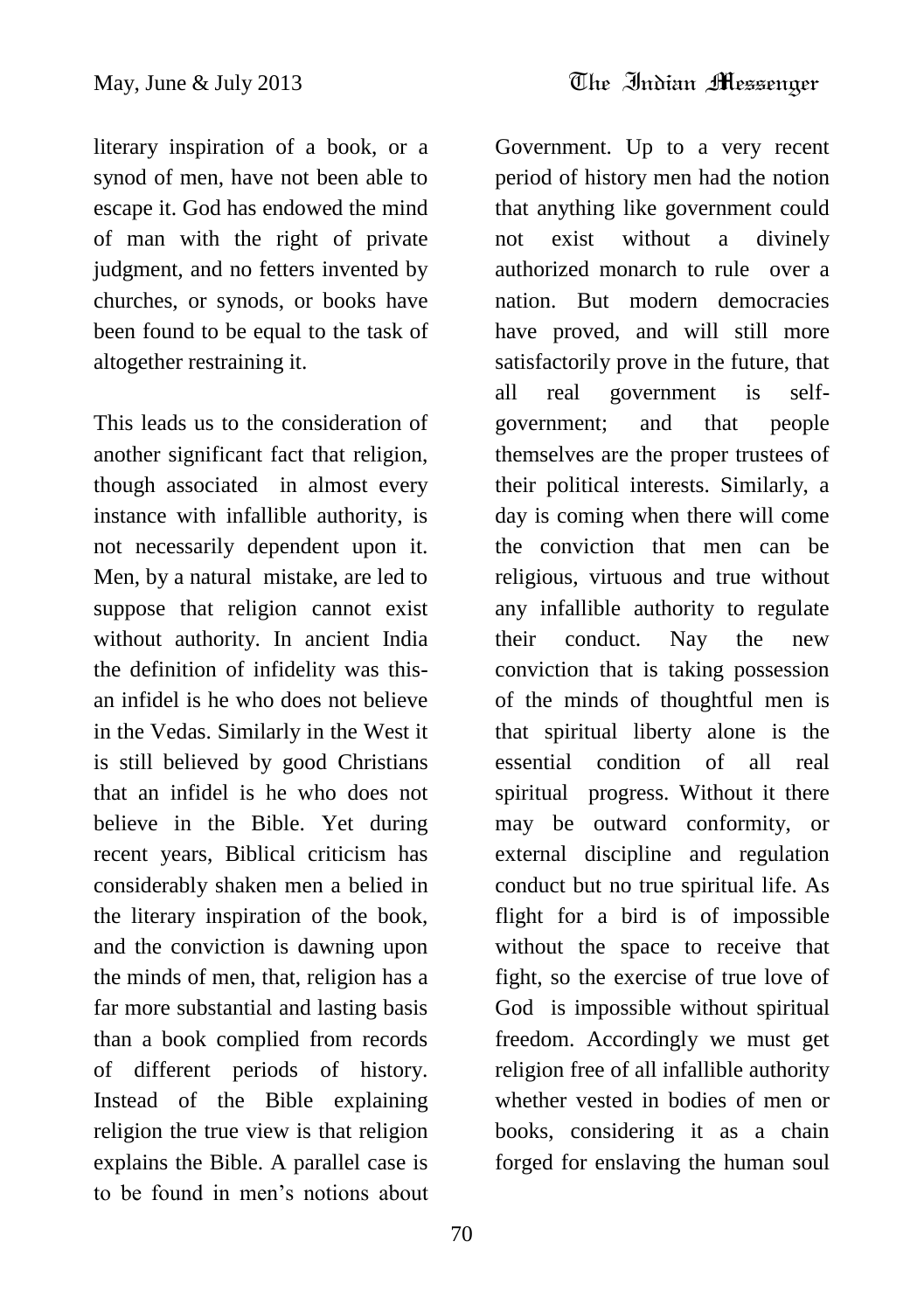and making it unfit for the exercise of true love of God.

But some doubting critics would perhaps ask, whether by removing authority we are not throwing the soul open to harassing doubts, and insuperable difficulties. In the absence of some guidance to go by men will be thrown broadcast on spiritual uncertainties and will have no better resources left them for their salvation than the different conjugations of the verb "to think", as it was once observed by a Christian writer. It may be pointed out however, that believers in infallible books are no less harassed by doubts and difficulties relating to different interpretations of their texts. It is no good to have an infallible book unless we have an infallible interpreter also.

Those who reason in this way, forget that the Supreme Being is enthroned in the human soul, that through all his doubts and difficulties men is truly searching for him, that the spiritually good and great will surely and necessarily attract him, and that however setting aside external authority, man will not and cannot, lay aside his old reverences that have made hero-worship natural and

habitual with him. Men in their doubts and difficulties will ever turn to those who are spiritually advanced for lessons from the lives of saints and sages gone before ; - lessons of self-renunciation for instance from the life of Buddha, of filial trust from that of Christ, of ardent love from that of Chaitanya and so forth. Let us thank this our modern theism for extending the sphere of spiritual inspiration. Whilst sectarian religions moving in special grooves, have shut up the Supreme Being"s revelation in accredited channels, this theism of ours teaches us to see the operation of the Divine spirit everywhere, wherever man has truly sought him and has tried to told communion with him.

Let it be understood clearly, that in saying all this we are not fighting against the authority of books or of sages and saints; far from it. In every department of our life, our convictions are being daily strengthened by the experience of those who have gone before us. But there authority means the tallying of two experiences, the individual experience first and the voice, yes, coming from the remote ages afterwards. In religion it is something more ; it is the inspiration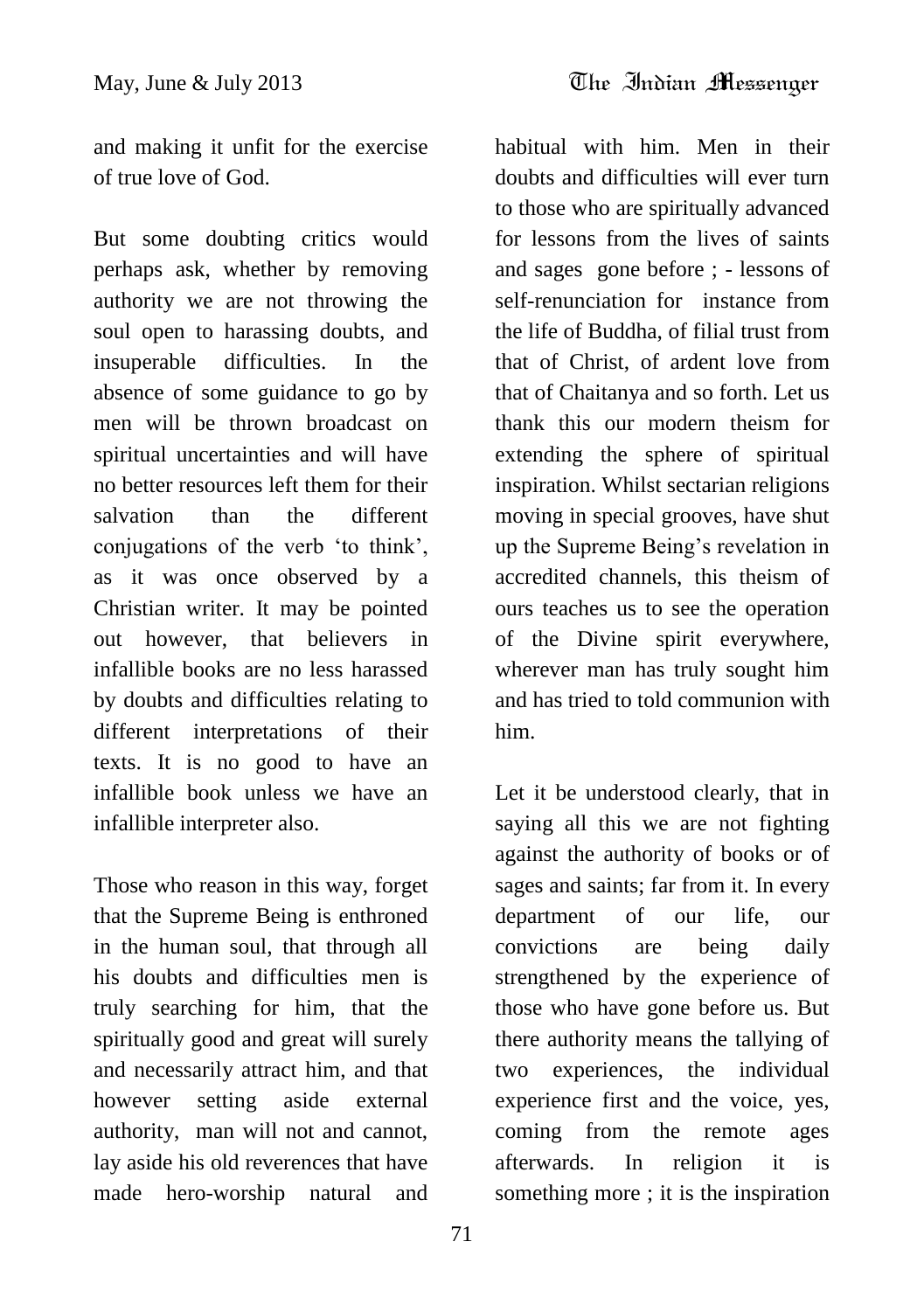and the communication of light which enables the individual soul to apprehend truth. But everywhere it is the light of the individual soul on which it is to stand: - a truth beautifully represented in a passage of the Yogbashista, where it is said, "Proper authority lies in the harmony between individual conviction, good scripture, and a spiritual guide". Mark here the author lays down – Individual conviction first, by which he judges the other two. But it is sad, very sad, to reflect how the sanctity of spiritual freedom, in matters of faith and religious life, has been often and often invaded by the sectarian religions of the world.

Here I am incidentally drawn into the consideration of certain fatally erroneous characteristics of all sectarian religions. As their first characteristic they begin by denying the Universality of Devine revelation. They say God has mysteriously and miraculously revealed. His will to a particular man, or set of men, and it is by following him or them alone that men can find the right path. Even in those cases where other participators of revelation are admitted, as in Manommedanism, which accords that privilege to some other

recognized prophets revelation in some special manner is confined to one man and he is set up as ideal for whole humanity. The argument is put forward, that in an important matter like man"s spiritual progress and salvation how can men go on without a divinely appointed ideal before them. Those who advance that argument forget for the moment that the Supreme Being has placed before men not one but many ideals; and they have to choose there, from according to their spiritual needs and endowments. Nowhere, in the domains of knowledge and of human endeavour, there is such a fixity of one ideal and one path; why should this department of human progress alone be singled out as the one, where universal conformity is wanted ? All men have not the same spiritual gifts, some are meditative, some critical, some emotional, some secretive, some gregarious some full of love of man, and so forth. Why should they all be cast into the same mould, and be asked to curb and curtail themselves to suit one ideal. Will any sane person ever propose to transplant a man like the late Maharshi Debendra Nath Tagore and one like the late George Muller of Bristol to each other"s places? No, no ! men will have different spheres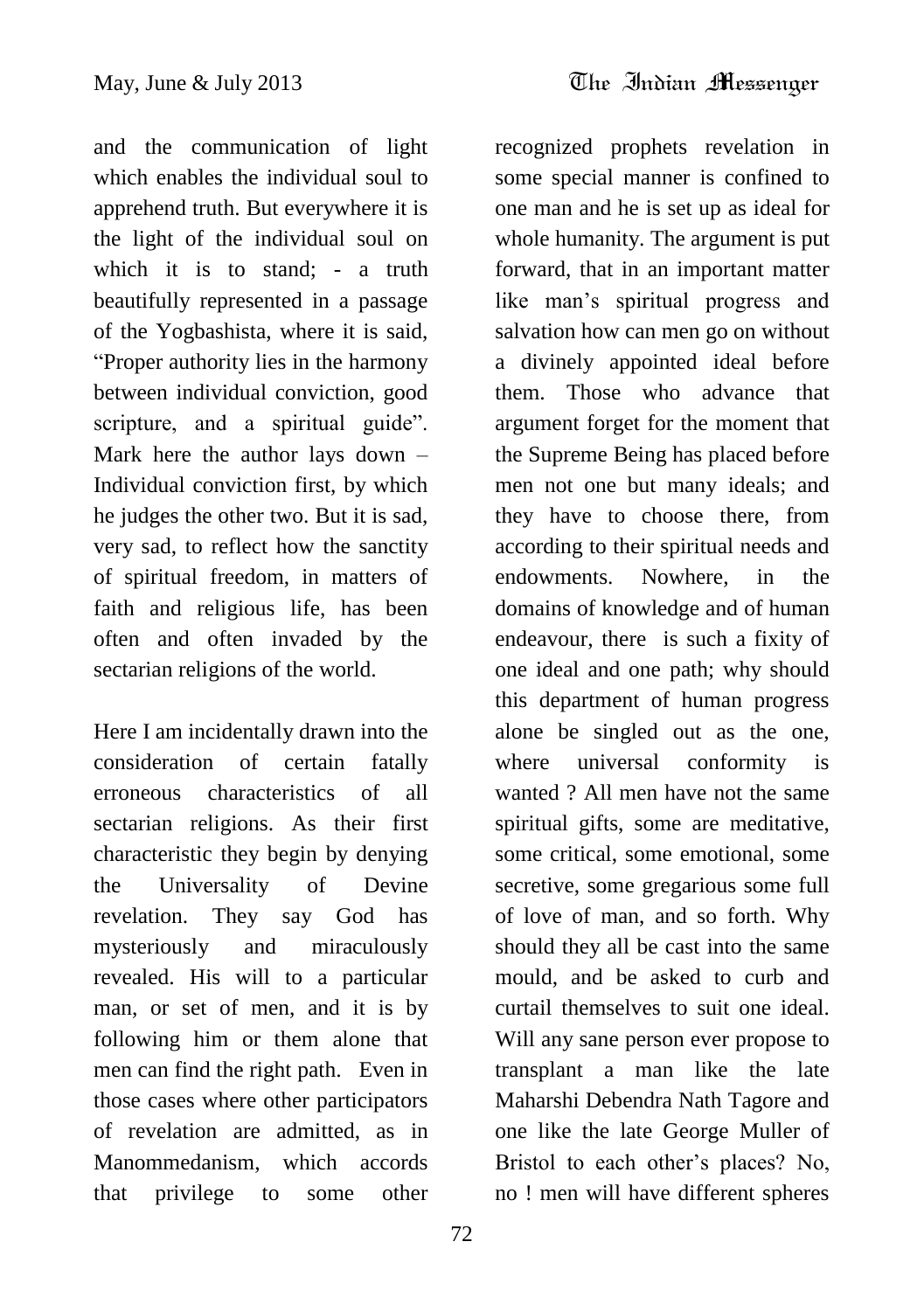and will follow different ideals according to the difference of their spiritual gifts. Religion should be broad and catholic enough to include all and to give countenance to all. In these matters its conduct should be guided by the old familiar Roman Catholic principle, - in things essential unity, in things nonessential liberty, in all things charity.

To set up only channel of Divine communication and to call it the expression of the whole mind of God is something like the people living in a lower deck of a steamer considering the draught to air coming of them through a particular funnel as the whole atmosphere! The Supreme Being has chosen many channels of communication for the moral and spiritual education of mankind. The Bhagabat says "innumerable are the incarnations of the Supreme Being, immanent in matter and mind." Each great man who has earnestly sought and found Him, is a fragment of that Divine incarnation and is thereby a channel of Divine communication.

The common error of all sectarian faiths arose from the fact, that they had their origin in the old tribal jealousies of the primitive times. The tribes of men in ancient times were so much apart from each other and so ignorant about each other's ways that each naturally considered its own good things as a special possession, denied to other races. Thus arose the sectarian distinctions between Aryans and non-Aryans, Jews and Gentiles, Christian and Heathen, Moslem and Kafirs etc. But the progress of civilization, and of international studies have brought into the field new forces, which inevitably tend to alter that sectarian view of Divine things. The sacred literature of different nations has been studied and the course of development of religious ideas amongst all races, has been marked, and the conviction is daily strengthening in the minds of men, that "of a truth God is no respector of persons. But in every nation he that feareth him and worketh righteousness is accepted with Him." With this dawning of the great truth of the universality of Divine revelation will be laid the foundations of Universal Religion. But I must hasten to note some characteristics of sectarian religion.

To be continued …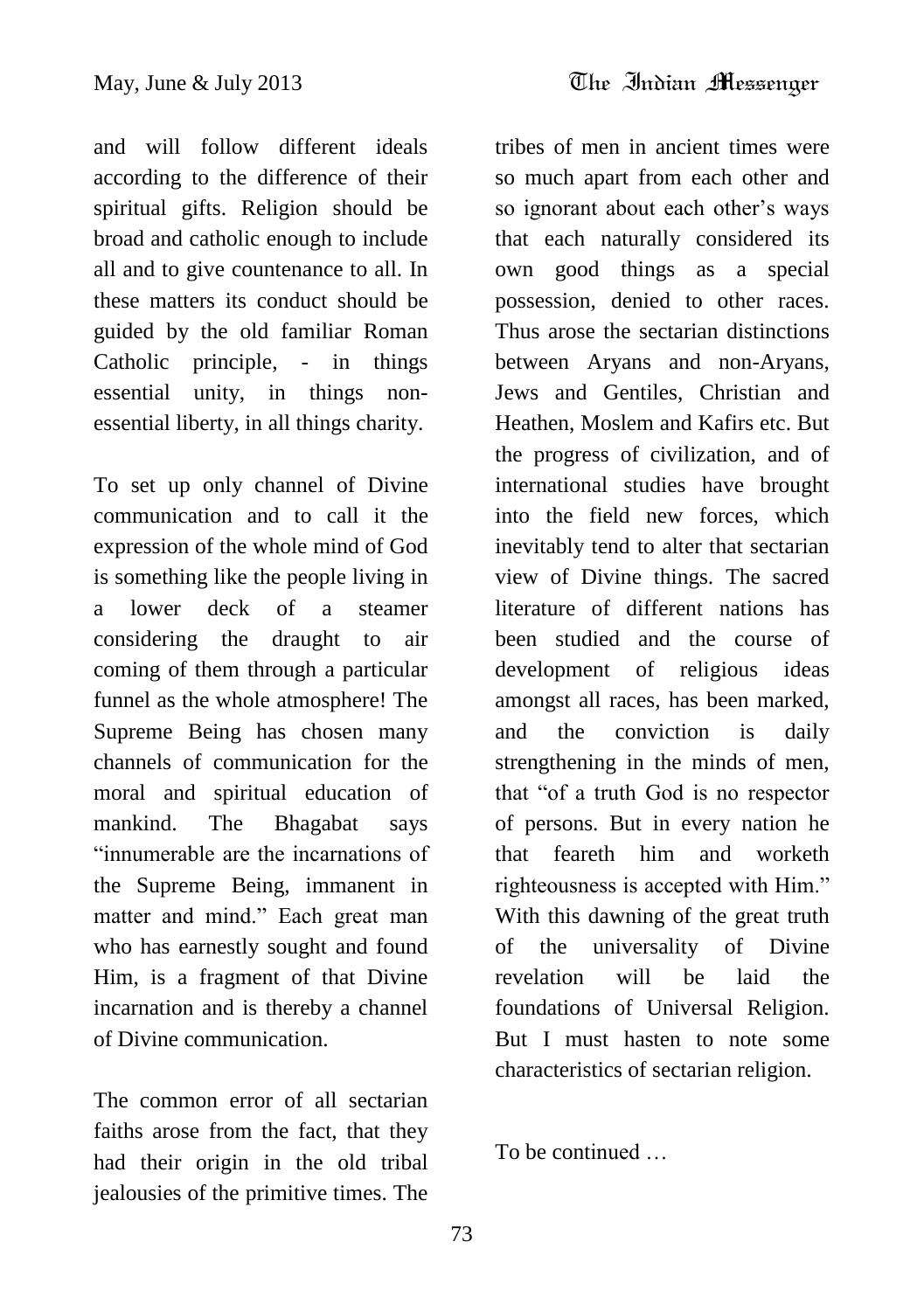### **P. NARASIMHAM - A Dedicated Soul**

K.Sarojinidevi & P. Sesharao

Sri Palaparti Narasimham born on October 10 1885 at Bapatala in Andhra Pradesh was attracted to the Brahmo Samaj very early in life and having once embraced the faith of his choice, he stood firm by its principles, in thought word and deed. Severe and painful as it had been, social ostracism did not deter him from the pursuit of his firm resolve. Undaunted by the severe tests of poverty and privation it entailed, he chose the life of a Brahmo Missionary, in preference to a lucrative job in the Revenue Department which he resigned with no regrets as a young man. Even the teacher"s life had no attraction for him, though he could earn a very good reputation as an impressive teacher, in which capacity he served but for a few years, before he finally responded to the call of Brahmo Mission.

As one of the founder members of the Andhra Brahmo Sadhan Asram at Kakinada, as the Editor of "Dharma Sadhani" a religious journal dedicated to the service of the Brahmo Samaj for over half a century, and as the prime moving force behind the Prarthana Samaj at Guntur, which owes its very existence and even its present building to his untiring efforts in no small measure, he left an indelible and lasting impression on the

progressive social and religious movements in Andhra Pradesh.

He had the good fortune of receiving training in Sadhan Asram, Calcutta for a period of one year, during which he studied Bengali and Brahmo literature in Bengali. This enabled him later to render into Telgu, such monumental religious works as Brahma Dharma of Maharshi Devendra Nath Tagore and other books. During his stay at Calcutta he made a through study of the main religious of the world, which not only helped him to the develop a universal and catholic outlook, but also enabled him to present the Brahmo Samaj as a universal religion to the public. Sri P. Narasimham had the unique distinction of being the accredited Brahmo Missionary of the Sadharan Brahmo Samaj, allotted to Andhra Pradesh.

"Brahma Matamu", "Uttama Vuvahamu Bhaktanjali", "Bhagavatkadha",

"Brahmadharmanushtan Paddhati", and "Matamu-Viswasamu" are some of his other important religious works in Telugu, besides his translation into Telgu of Maharshi Devendranath Tagore"s Brahma Dharma.

Andrapradesh lost this devout worker who dedicated his life for the propagation of the principles of the Brahmo Samaj on  $27<sup>th</sup>$  April 1965.

Blessed is the life of this servant of God.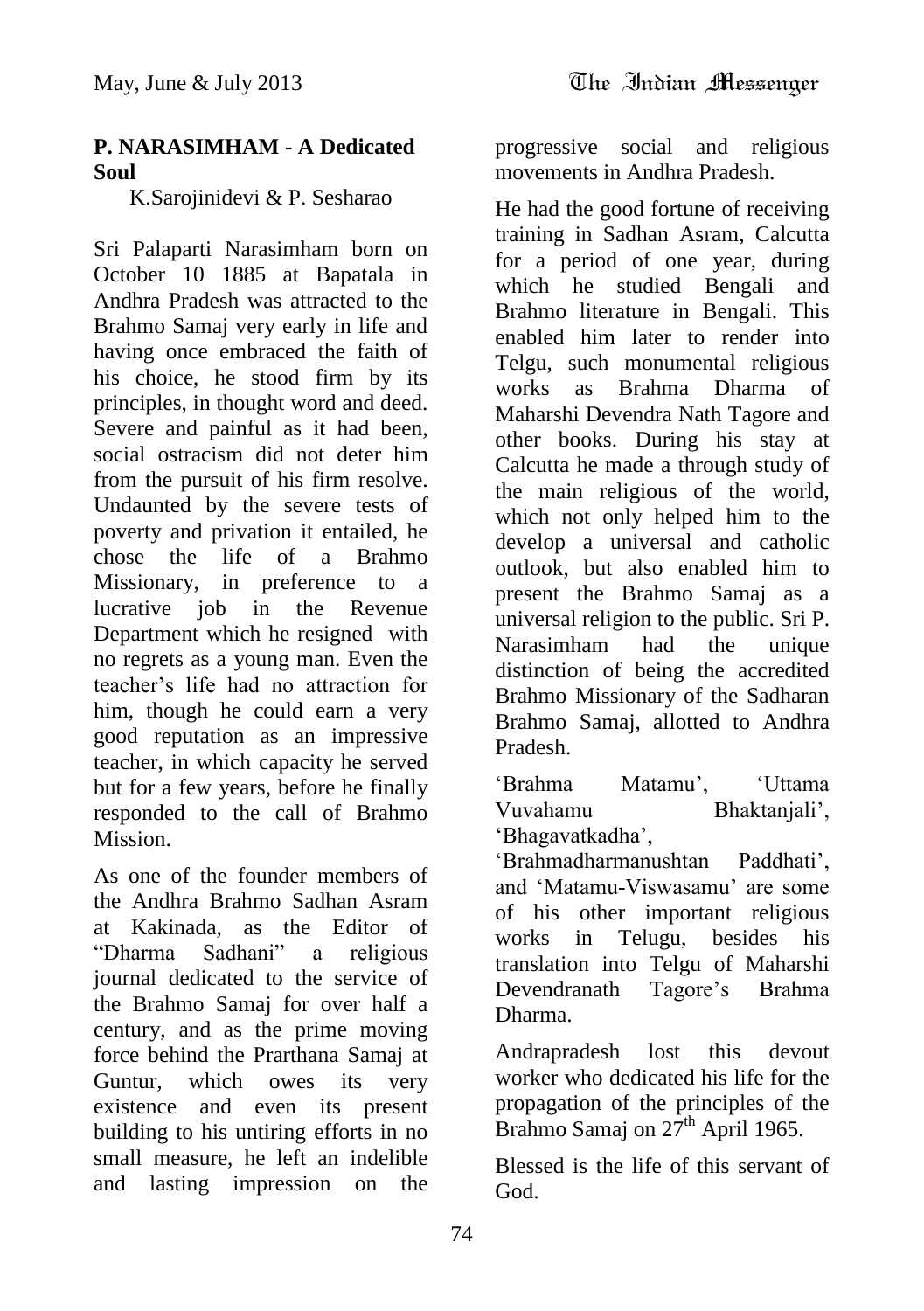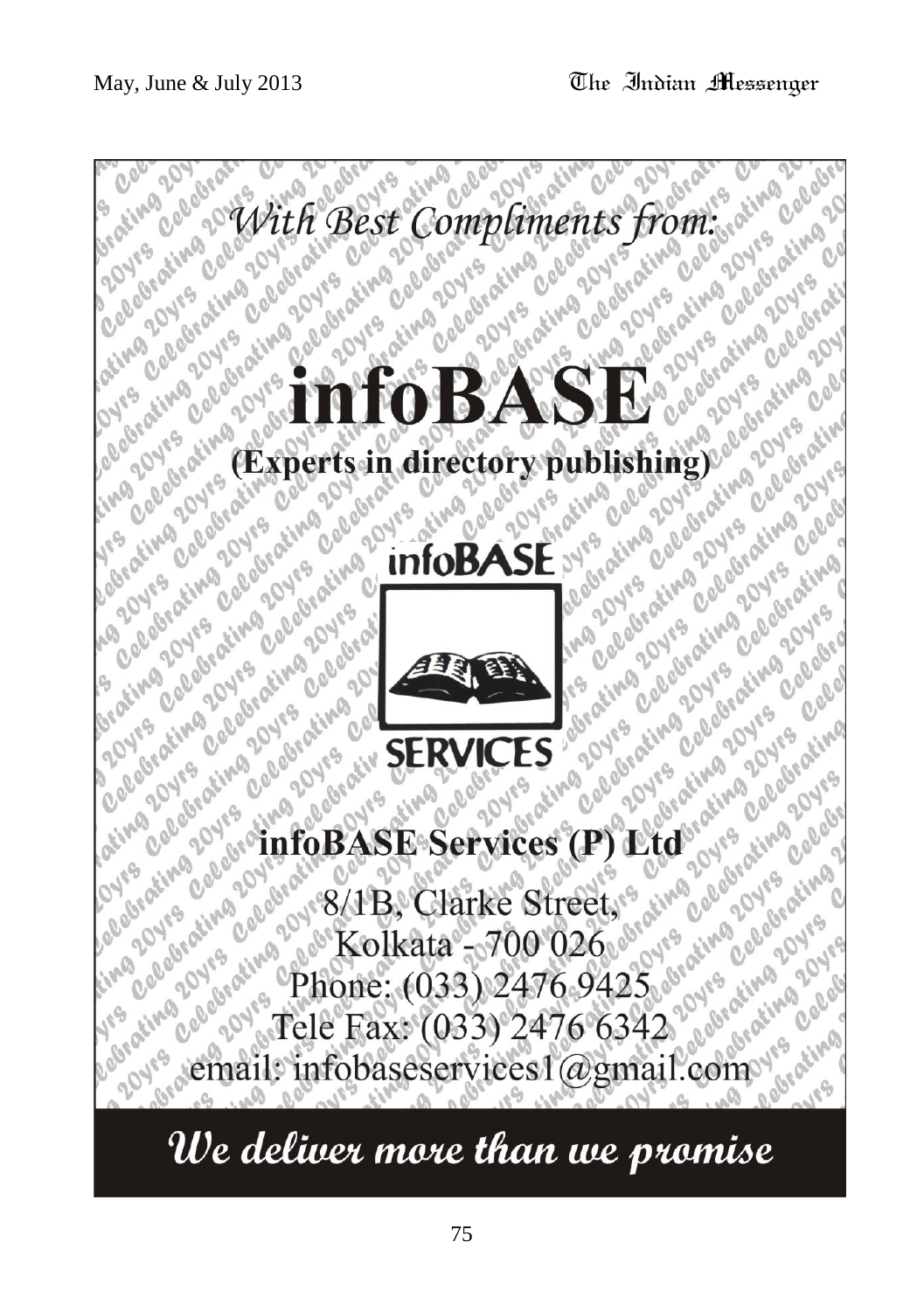## **Acknowledgement For the month of April 2013**

### **Donation**

| DN/GL<br>No. | <b>Donor's Name</b>        | <b>Occasion</b>                 | <b>Purpose</b>                                                 | <b>Amount</b><br>(Rs.) |
|--------------|----------------------------|---------------------------------|----------------------------------------------------------------|------------------------|
| $DN/a-743$   | Sm. Bina Das               |                                 | Mahila Bhavan<br>Fund                                          | $200/-$                |
| GL-941       | Sivanath Sastri<br>College |                                 | For organizing<br>health camp<br>observing world<br>health day | $5,000/-$              |
| GL-945       | Sri Nikhil Ranjan<br>Nandy |                                 | <b>General Fund</b>                                            | $700/-$                |
| GL-947       | Sri Udayan<br>Ghosh        | For treatment of<br>Rita Barman | <b>Medical Fund</b>                                            | $100/-$                |

## **Acknowledgement For the month of May 2013**

## **Donation**

| DN/GL<br>No. | <b>Donor's Name</b>                            | <b>Occasion</b>                                                                                 | <b>Purpose</b>                                            | <b>Amount</b><br>(Rs.) |
|--------------|------------------------------------------------|-------------------------------------------------------------------------------------------------|-----------------------------------------------------------|------------------------|
| $DN/a-685$   | Sm. Bina Das                                   |                                                                                                 | Mahila Bhavan<br>Fund                                     | $200/-$                |
| $DN/a-686$   | Sri Rajib Ganguli<br>and Sm. Swathi<br>Ganguli | On the occasion of<br>the 1st death<br>anniversary of<br>mother (in-law)<br>Late Tatini Ganguli | Mahila Bhavan<br>Fund<br>Calcutta<br>Congregation<br>Fund | $1,000/-$<br>$1,000/-$ |
| GL-960       | Sm. Sabita Moitra                              | In memory of Late<br>Narayan Moitra                                                             | I.B.F. Fund                                               | 3,000/                 |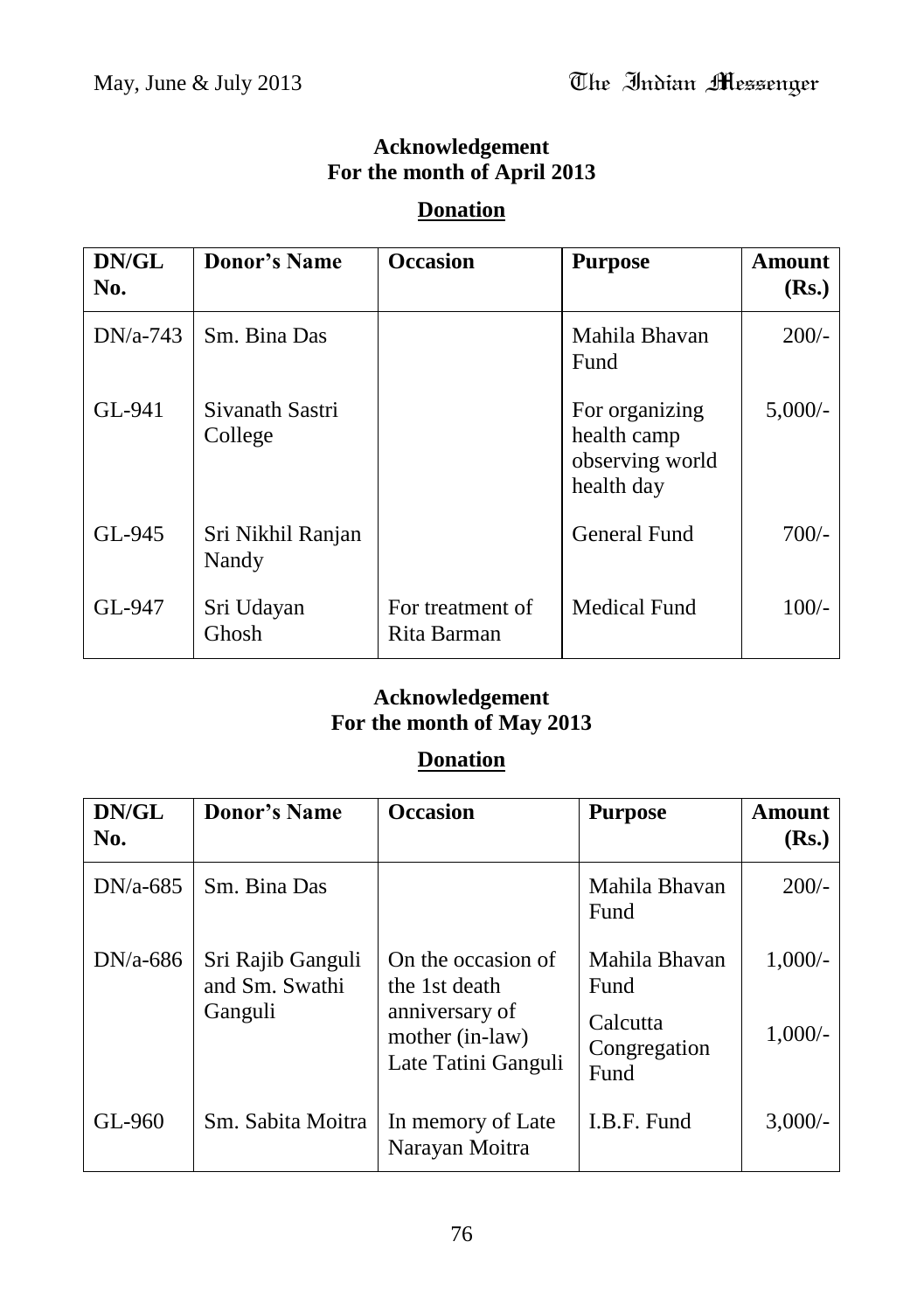| GL-961 | Mrs. Jayati (Nee<br>Chatterjee)<br>Solomon & Mrs.<br><b>B.</b> Solomon |                                                                             | Charity<br><b>Education Fund</b> | $3,000/-$ |
|--------|------------------------------------------------------------------------|-----------------------------------------------------------------------------|----------------------------------|-----------|
| GL-963 | Sri Samir Das                                                          |                                                                             | Maghotsava<br>Fund               | $500/-$   |
|        |                                                                        |                                                                             | <b>Building</b><br>Repair Fund   | 2,500/    |
| GL-967 | Sm. Sibani Roy                                                         | On the occasion of<br>the 1st death<br>anniversary of<br>mother Basanti Roy | <b>General Fund</b>              | $250/-$   |

## **Trust Fund (New)**

| <b>T.F. No.</b> | <b>Donor's Name</b>    | Name of T.F.                                                               | <b>Purpose</b>      | Amount<br>( <b>Rs.</b> ) |
|-----------------|------------------------|----------------------------------------------------------------------------|---------------------|--------------------------|
| TF-754          | Sm. Pratima<br>Mitra   | Chinmoyee<br>Choudhury, Amala<br>Choudhury $\&$<br>Suniti Choudhury<br>TF. | <b>Medical Fund</b> | $1,00,000/$ -            |
| TF-755          | Sm Sunanda<br>Banerjee | Sunanda Banerjee<br>TF                                                     | D.O.A.C             | $500/-$                  |

## **Trust Fund (Addition)**

| T.F. No. | <b>Donor's Name</b> | Name of<br>T.F.          | <b>Purpose</b>                    | <b>Amount</b><br>(Rs.) |
|----------|---------------------|--------------------------|-----------------------------------|------------------------|
| TF-753   | Sri A. K. Poddar    | Bimala Bala<br>Poddar TF | Brahmo Balika<br>Shikshalaya Fund | $2,500/-$              |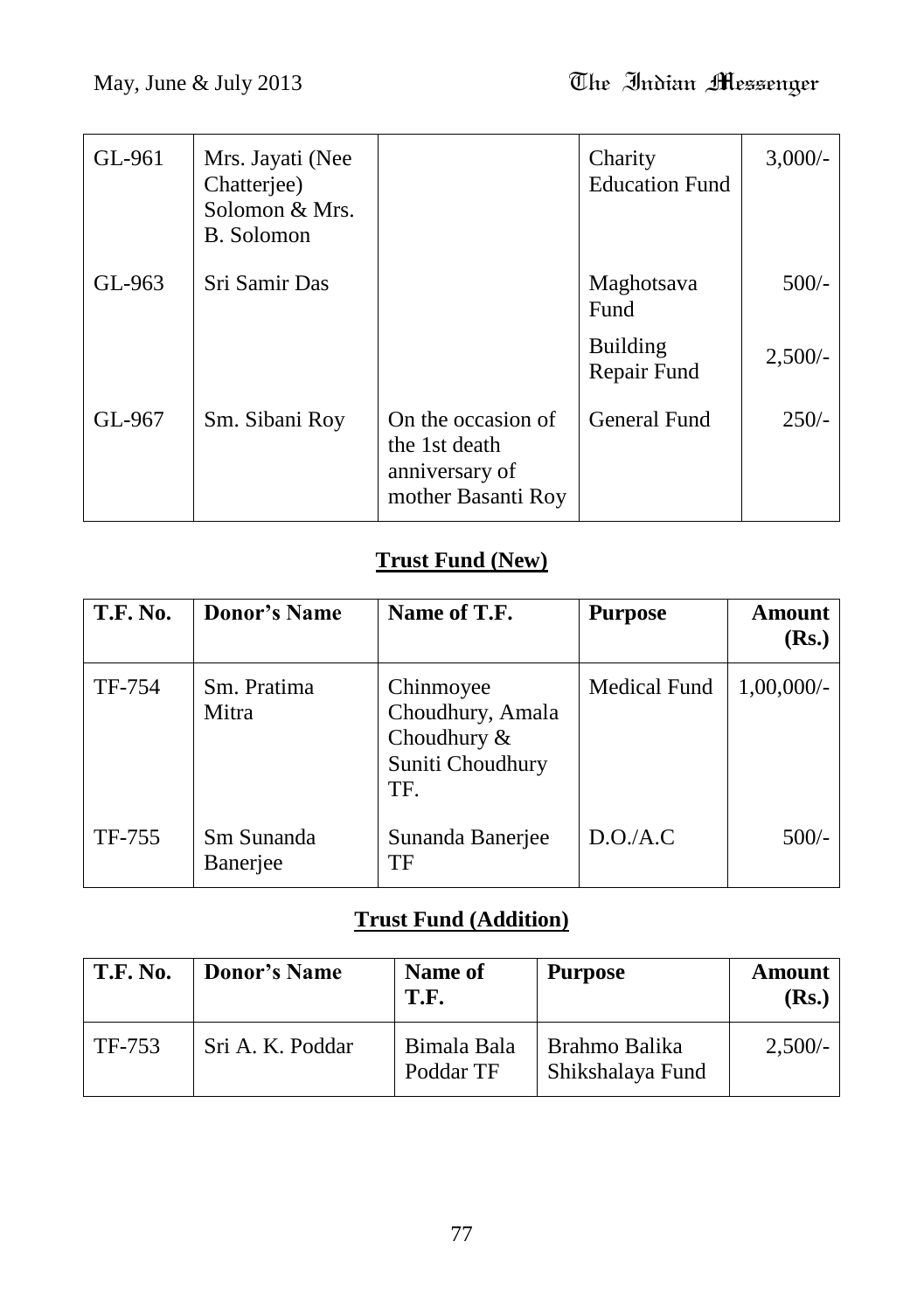## **Acknowledgement For the month of June 2013**

#### **Donation**

| DN/GL<br>No. | <b>Donor's Name</b> | <b>Occasion</b> | <b>Purpose</b>        | Amount<br>( <b>Rs.</b> ) |
|--------------|---------------------|-----------------|-----------------------|--------------------------|
| $DN/a-687$   | Sm. Bina Das        |                 | Mahila Bhavan<br>Fund | $200/-$                  |
| $DN/a-688$   | Sri Himangshu Jana  |                 | Mahila Bhavan<br>Fund | $20/-$                   |
| $DN/a-689$   | Sri Bijan Chanda    |                 | Library Fund          | $100/-$                  |

Religion has its truth in its moral significance, not in external practices of imaginary value; its value is in upholding man in his life of good thoughts, good words and good deeds.

*- Rabindra Nath Tagore*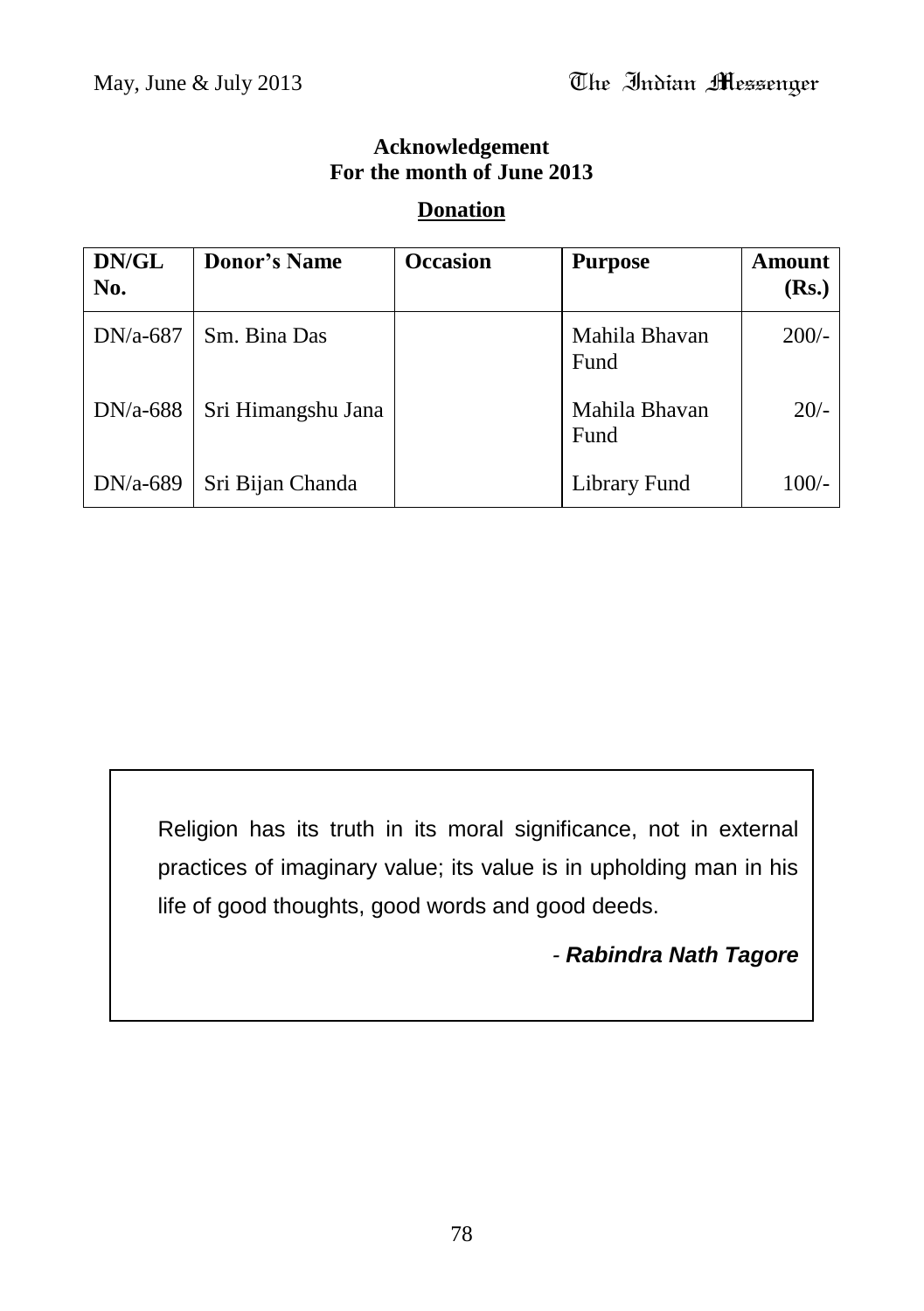#### **SUBSCRIPTION FORM**

I/We wish to subscribe "The Indian Messenger" and agree to abide by your rules and regulations.

| Type of membership : Individual () / Institutional ()                            |
|----------------------------------------------------------------------------------|
| <b>Subscription period</b> : One Year () / Two Years ()                          |
| Type of Media : Print Copy () / Digital Copy ()                                  |
|                                                                                  |
|                                                                                  |
|                                                                                  |
| State: _________________________________Country: _______________________________ |
|                                                                                  |
|                                                                                  |
| DD/Cheque No. ________________________________Date:_____________________________ |
|                                                                                  |
| DD/Cheque in favor of "Sadharan Brahmo Samaj" Payable at Kolkata                 |

| Signature:          | Date∶ | Seal |
|---------------------|-------|------|
| (For Institutions): |       |      |

**-------------------------------------------------** Cut Here **-------------------------------------------------**

| <b>Membership</b> | One year (12 issues) |                     | Two years (24 issues) |                     |
|-------------------|----------------------|---------------------|-----------------------|---------------------|
|                   | <b>Print Copy</b>    | <b>Digital Copy</b> | <b>Print Copy</b>     | <b>Digital Copy</b> |
| Individual        | Rs 200/-             | Rs. 100/-           | Rs 360/-              | Rs. 180/-           |
|                   | & 10 US\$            | & 5 US\$            | & 20 US\$             | & 8 US\$            |
| Institutional     | Rs 240/-             | Rs. 100/-           | Rs 440/-              | Rs. 180/-           |
|                   | & 10 US\$            | & 5 US\$            | & 20 US\$             | & 8 US\$            |

**Kindly correspond to** The Editor, The Indian Messenger Sadharan Brahmo Samaj 211, Bidhan Sarani, Kolkata – 700006, India **Telephone:** (+91) (33) 22412280 **Email:** brahmosamaj.sadharan@gmail.com **Website:** www.thesadharanbrahmosamaj.org

For Institutional Subscribers 2 copies will be send to the same address.<br>Dirital conics will be sent to the seriate address! ID in DDE farmet. Please Note the above Subscriptions include the postal charges. Digital copies will be sent to the registered email ID in PDF format.